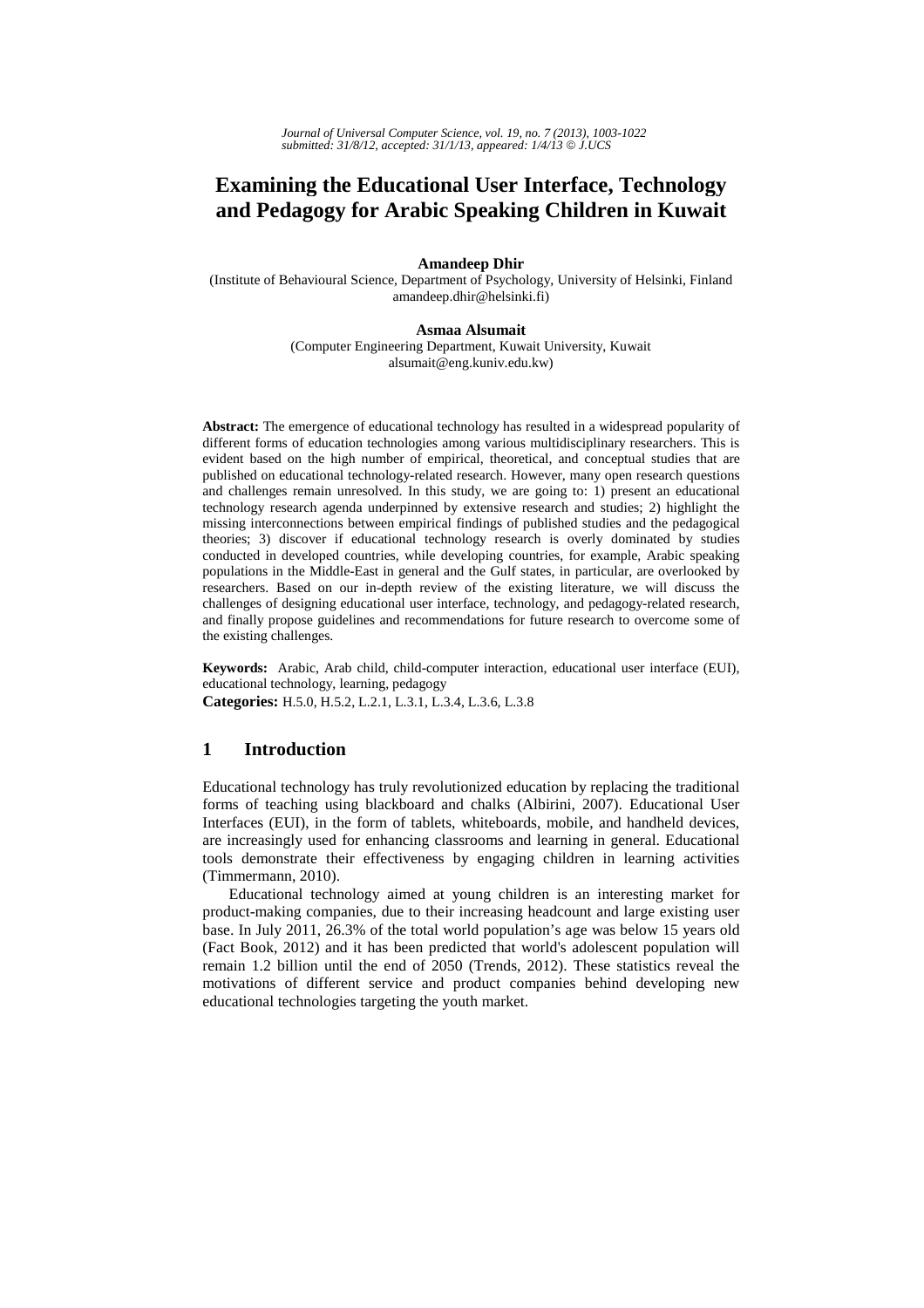Teachers are widely making use of educational technologies to present old and new concepts on different subjects to children in the right format (Dunlap, 2009). Typically, educational tools involve concept presentation through interactive images and visual instructions, instead of plain text format. Scientific concepts are presented in an entertaining fashion through the use of exercises, examples, illustrations, images, feedback, and reinforcement. Educational tools such as instructional software and educational games have been accepted as supporters for active learning process among students (Plowman, 2005). Moreover, instructional programs and educational games are effective in motivating young children to learn and achieve new skills (Plowman, 2005).

Educational technology supported tools have one common objective, which is to motivate children to learn and to increase their confidence (Earle, 2002; Chester, 1998). Therefore, all forms of educational instruction and pedagogy should take advantage of the new forms of educational technology, e.g. novel interactive media and learning supporting tools. It has often been observed that educators are early adopters of any new educational technology (Culén, 2011) and there could be several reasons behind this zeal for novel interactive technology, e.g. motivation for improving learning outcomes, experimentation with novel technology and so forth (Dunlap, 2009). This same reason could also be attributed for the widespread popularity of iPads in schools, even though there is no scientific pedagogical study that proves the use of iPads improves student-learning outcomes (Churchill, 2012). Different interactive devices such as the iPad are now popular among very young children especially at kindergarten age. This kind of pattern and rapid adoption is not only visible in western countries, but also in other parts of the world such as the Gulf States- Kuwait, UAE, Saudi Arabia, and Qatar. For example, Al-Mousawi, 2012 found that the iPad is the preferred device by four to five year old children in Kuwait. The next most preferred devices are iPhones, PlayStations, and PSPs.

Pervasive systems, in the form of mobile phones and handheld devices like the iPad, PSP, Nintendo, and Xbox, have not only transformed the daily routine and lifestyle of adults but also of young children around the world. It is safe to argue that teddy bears and fiction magazines are no longer the sole companions of children (Druin, 2011; Shuler, 2009; Lenhart, 1999; Druin; 2009), as the daily routine for young children consists of leisure, learning, and play, where the role of technology is central in this whole stage. This results in overlapping, integrated and interacting technology, and physical spaces around children. These interacting spaces beg the need to develop new approaches for the design of products aimed at children (Shuler, 2009).

Interactive design plays an important role, as it involves understanding the needs and expectations of students, examining fundamental theories, governing potential implementations, and performing design and evaluation. Interaction Design with Children (IDC) is governed by the Child-Computer Interaction (CCI) discipline. Although CCI embraces traditional Human-Computer Interaction (HCI), it also specializes in the areas of child psychology, learning, and play (Druin, 2011; Read, 2008; Read, 2005). Figure 1 presents the relationship between IDC, CCI, and HCI disciplines. The emergence of CCI and educational technology has changed the access patterns of today's children (Druin, 2011; Read, 2008) and it needs to be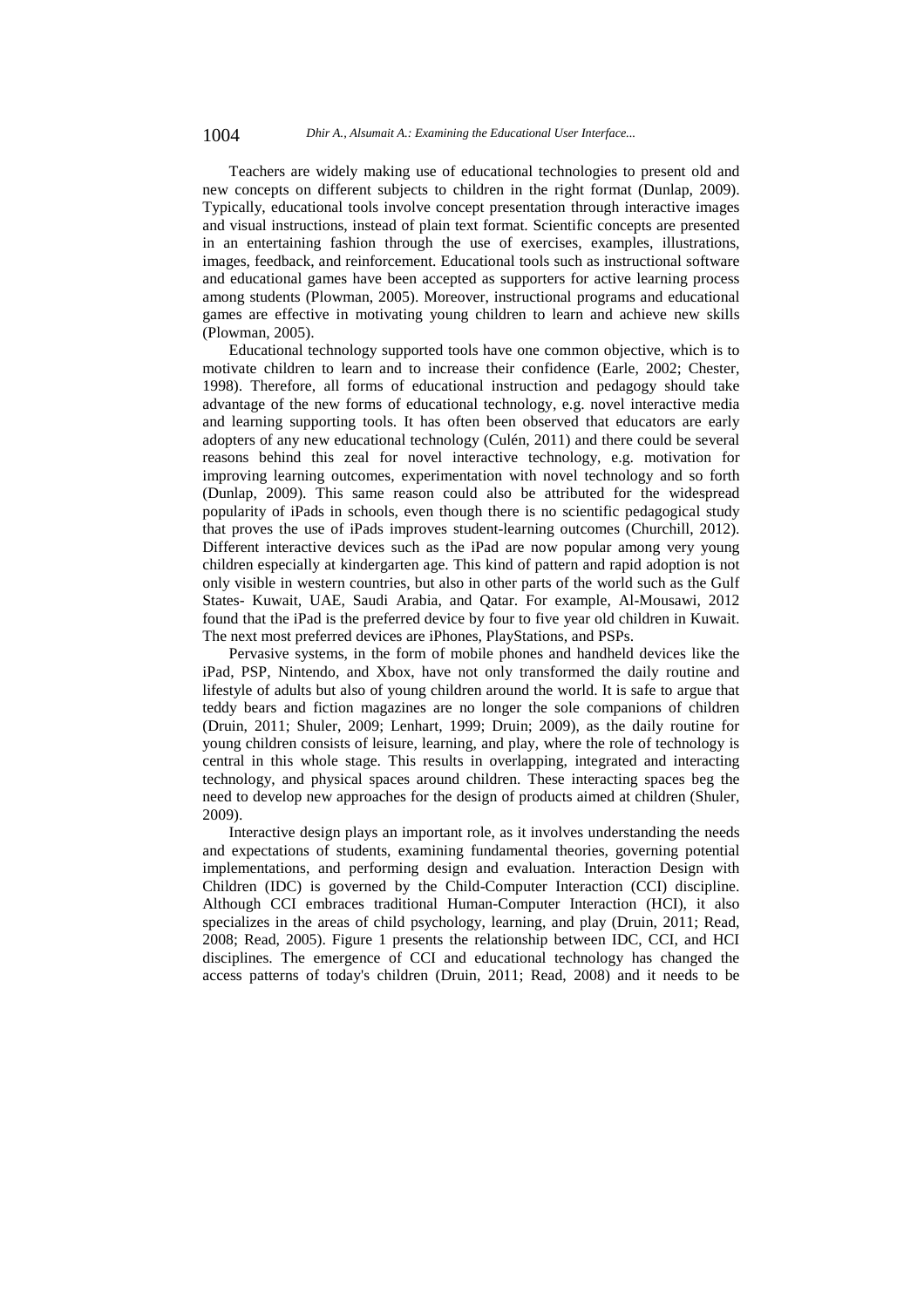clarified that it is important to examine the role of CCI and interaction design in the context of EUI, technology, and pedagogy (Dhir, 12b).

Arab children's culture is different from western culture (Al-Mousawi, 2012); moreover, Arabic is a bi-directional language in which the text is presented to the user from right to left, but numbers are presented from left to right (Alsumait, 2009). In addition, Arabic letters occupy different spaces to English and the same letter can occupy different spaces; this depends on whether the letter is joined to other letters or not (Alsumait, 2009). All these factors greatly influence the needs and expectations of Arab children for any EUI and educational technology. Furthermore, these factors are the main reasons behind the differences in Arab children's culture and their westernworld counterparts.

Lately, research examining the needs and expectations of Arabic speaking children, has received attention from both researchers and practitioners e.g. Al-Mousawi in 2012; however, studies published on the design and evaluation of EUI, in general and CCI, in particular, are scarce in the context of the Arabic speaking user group. This affirmation is based on present research carried out by the authors of this research. In this study, systematic literature review methodology was adopted with existing published work on CCI, EUI, HCI, and children were rigorously studied and analyzed. It was found that the present research agenda covering CCI and EUI is overly dominated by studies planned and organized in the western world, and this fact has led to poor understanding of the needs of young Arabic speakers. Therefore, bearing in mind the urgent nature of this subject, we are interested in understanding the design, use, and evaluation of educational technology by Arabic speaking children in Kuwait.



*Figure 1: Relationship between HCI, CCI, and IDC* 

The primary aim of this study is to examine the emergence of EUI, technology, and pedagogy in the context of Arabic speakers in general, and of Kuwaiti youth in particular. Our contributions can be summarized as follows: firstly, we discuss the possible relationships between learning and pedagogy theories, CCI, and educational technology literature; secondly, we examine EUI and technology research in the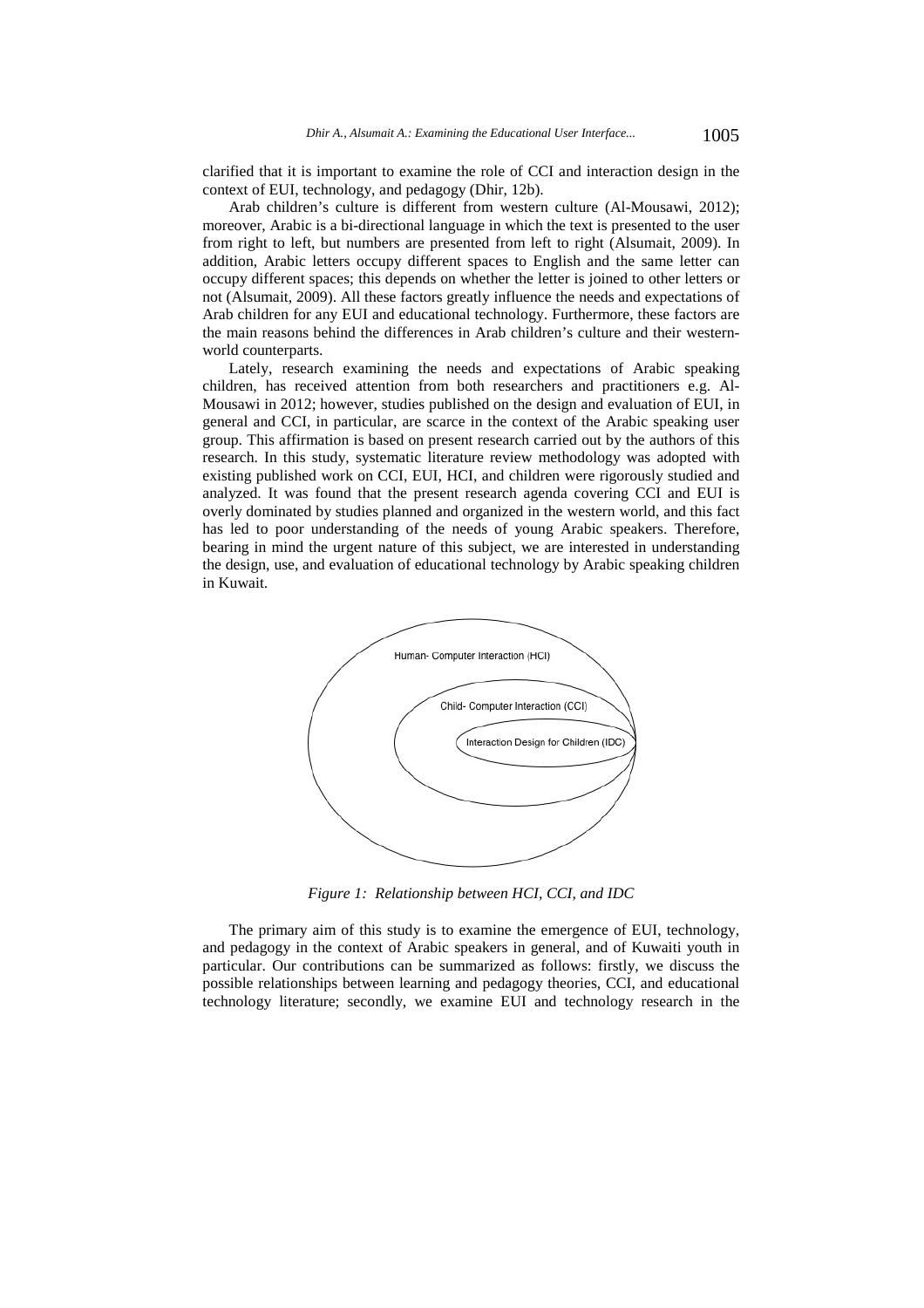context of the Arabic speaking population; thirdly, we highlight the various design challenges offered by the field of EUI, technology, and pedagogy; finally, we propose future trends and directions for researchers and practitioners in the field of educational technology and pedagogy. This study also complements our ongoing work on developing appropriate EUI and technology for Arabic speaking students in Kuwait.

The rest of the paper is organized as follows: section two presents the relationship between CCI literature and educational technology research agenda; section three discusses educational technology background research, by presenting a detailed outline of previous works on educational technology and pedagogy, educational technology and learning, and educational technology acceptance research; section four presents design challenges, and suggests solutions, in the field of EUI and technology, namely designing EUI for children, designing EUI for all, gender-culturedemographics related research dimensions, and evaluating EUI in educational settings; section five describes emerging future trends and research directions in the field of educational technology research; and finally, section six gives conclusions and suggestions for future work.

# **2 Educational Technology and Child-Computer Interaction**

The last two decades have witnessed the genesis of the Child-Computer Interaction (CCI) research agenda. The emergence of CCI dates back to Papert in 1980, when he first combined the two words, "children and computers". Later, Russman, in 1997, coined the term "child-computer interaction" in his dissertation where he explored the relationship between children and computers, and how this relationship affect the experiences and reactions of children towards the use of computers. On the other hand, Russman argued that the CCI research agenda should examine the children's needs, perceptions, autonomy, competence, and enjoyment of interacting with computers.

Educational technology has gained great popularity due to its affordability to the mass users and this has resulted in the creation of new opportunities for HCI and CCI researchers and practitioners, educators, and other related policy makers (Markopoulos, 2008; Read, 2005). The role of CCI in educational technology and pedagogy becomes even more important, because children are different to adults in terms of developing cognitive, social, and motor skills (Piaget, 1970; Leontjev, 1978). For this reason, children have different interactional needs from any EUI and technology; therefore, the design and evaluation process for any educational technology should also be different when compared to assessing adult needs. The increasing interest in CCI has also led to the emergence of various international conferences and workshops (International IDC, 2012; Workshop UI, 2011; Workshop child, 2012); moreover, there are also well-known textbooks published on evaluating interfaces and interactive technology with children (Markopoulos, 2008; Druin, 1999; Druin, 2009).

The HCI community has strongly advocated that the next generation of HCI research methods and techniques will play a central role in the development of learning process and learning outcomes (Markopoulos, 2008); however, we believe that the evaluation of the pedagogic suitability of these different educational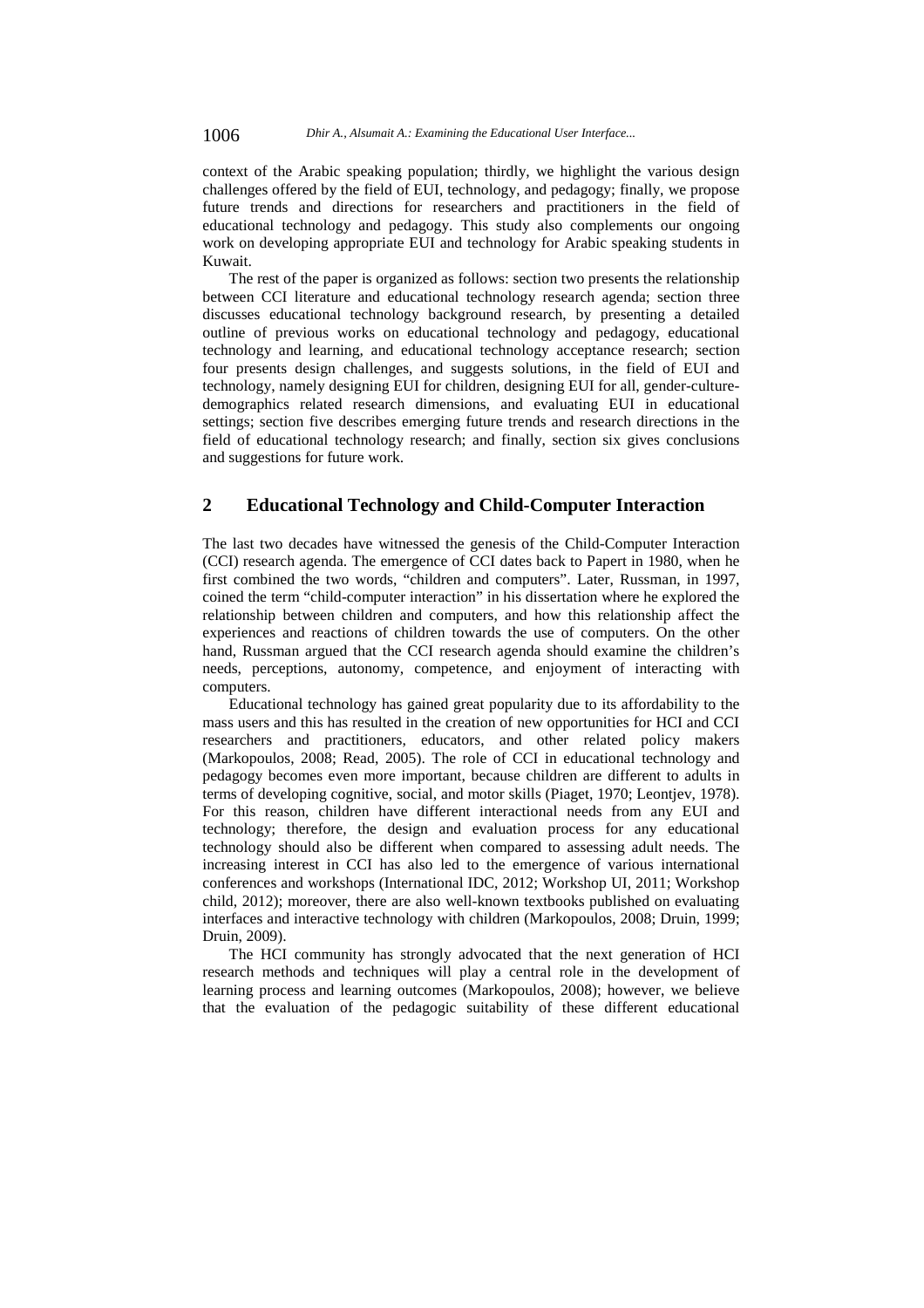technologies is also required. The existing work published in CCI forums is scattered, without any initiative to organize, and does not present a clear research agenda and future goals. It lacks understanding of theories, frameworks and conceptual models for design, and evaluation of EUI and technology. Therefore, we argue in favor of this urgent need to address this emerging area, by investigating the opportunities and challenges provided by CCI. This issue becomes even more critical if we look at deprived communities, for example, Arabic speaking students who have been overlooked by the CCI research agenda at the moment. This kind of information can prove highly useful, for practitioners and researchers who are interested in developing educational technology and related products, targeting Arabic speaker students.

# **3 Educational Technologies: Related Research**

### **3.1 Educational Technology and Pedagogy**

Educators are increasingly adopting different modes of digital technology in order to meet the pedagogical needs of their learners (Sugar, 2004). Novel educational technologies, such as augmented reality (Dhir, 12b) and multi-touch interfaces have enhanced the students' learning and are considered better than the traditional pedagogy (Stone, 1990; Gibbons, 1997). They are also known for promoting inquisitiveness among learners, encouraging students to experiment by trying to solve problems. They also provide real-time feedback to learners in a collaborative environment, as feedback is essential to reach a consensus when learners do not agree. Furthermore, feedback is also vital for constructive learning (Rendon, 1994). Active involvement in different forms of learning is advocated in the new form of educational pedagogy (Montessori, 2012; Astin, 1984); therefore, any education technology should support this fundamental principle of active involvement.

Educational technology supports both didactic and discursive pedagogy, as it can provide access to educational content in the form of e-books and Web pages (Serrano-Santoyo, 2010). Didactic pedagogy-based learning takes the main stage in any traditional classroom environment where the teacher is defined as the expert, supreme authority, jury, and knowledge source (Kansanen, 1999). However, contrary to this, discursive learning is based on the discursive practices of interaction being followed in the community of teachers, students, and peers (Fisher, 1993).

Educational pedagogy and instruction has witnessed a shift from a teacher-centric approach to a learner-centric pedagogy (Johnson, 1998; Astin, 1984). This very change has been clearly reflected in educational technology, too. For example, more and more educational technology solutions have been developed or are being developed in order to support the learning of individual and small group of students. In other words, lesser focus is now given to support the activities of a single teacher. This argument has been further strengthened by the student—student negotiation over student—teacher interaction (Vygotsky, 1978).

Educational technologies are meant for teachers and students; thus, designers, researchers, and practitioners must understand the different styles of pedagogy instruction and teaching environment in general, e.g. teaching style varies from strict and rigid command style to self-teaching and coaching style, where students learn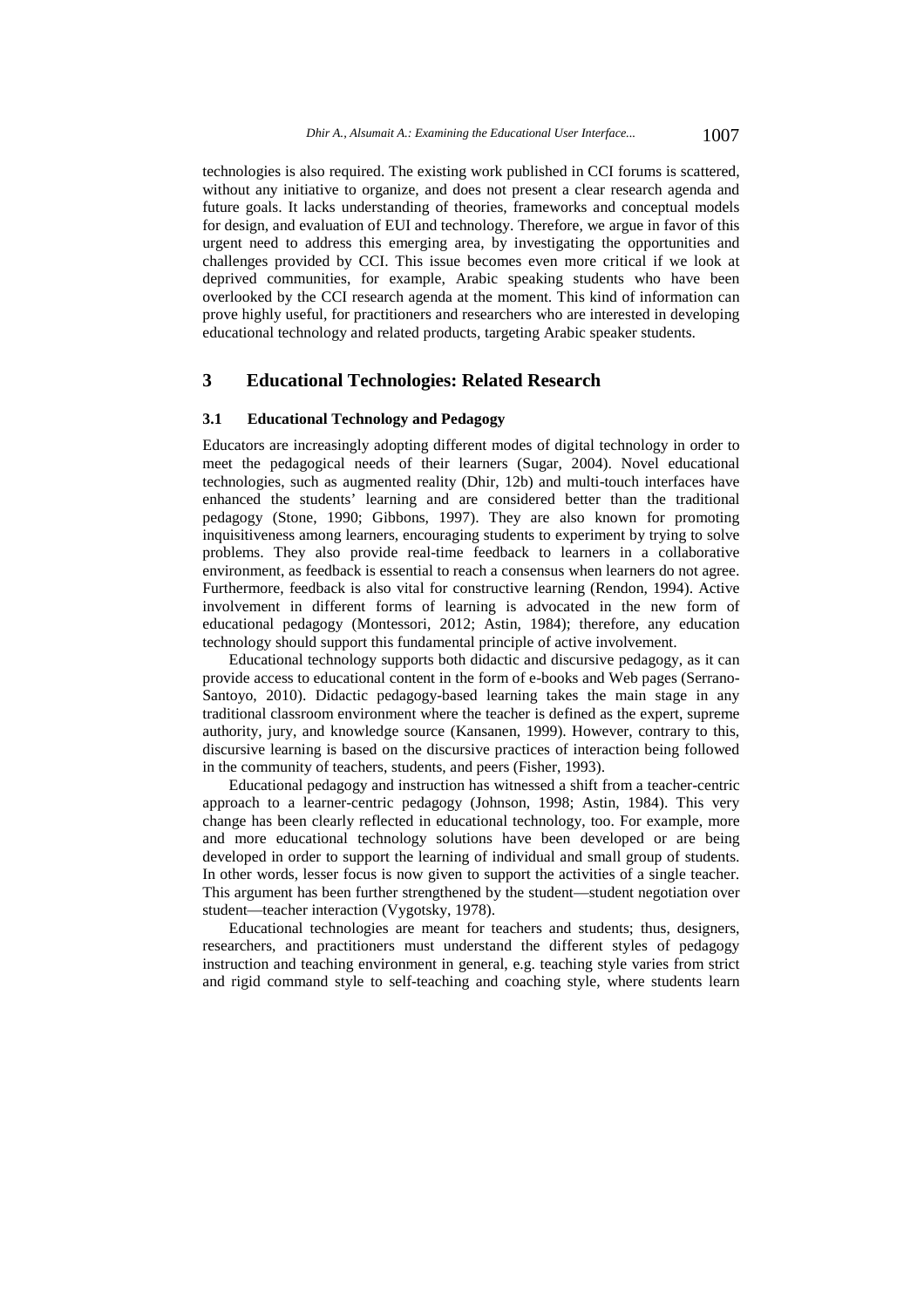based on their own learning experiences. The three broad classifications of pedagogy and instruction are as follows:

1. **Constructivist Approach -** Teacher believes that learning is a continuous process that starts at birth while student gains knowledge through experiences, teaching, and self-teaching. This new knowledge is built upon previous knowledge that student has gained from prior learning (Vygotsky, 1978; Montessori, 2012).

2. **Behavioral Approach -** Behaviorist teacher puts emphasis on providing students with stimulus of a particular lesson and in return, expects the response of success as an outcome for a test. Usually, this form of instruction includes a scripted or welldocumented approach of instruction. Past studies have shown that this style of teaching tends to motivate even the marginalized learners towards education and instruction (Engelmann, 1988).

3. **Cognitive science Approach** - Cognitive science and educational technology share a common relationship that has been tied around the learners or users of educational technology. This includes some of the well-known terms in cognitive science, namely cognitive load, information seeking and processing, memory models, and frameworks (Sweller, 1998). Cognitive factors are much discussed in the usability of educational interfaces (Tse, 2010; O'Shea, 1997); however, there is a difference between the conventional usability requirements and usability requirements for an educational interface. In the former case, the emphasis is on reducing the cognitive load to facilitate its use for any user, but the latter case suggests that optimum cognitive load is deliberately added so that cognitive processes go beyond recall of the learning curriculum (Sweller, 1998; Zurita, 2004). This optimum cognitive load is considered to be beneficial for learning outcomes (Sweller, 1998) as this involves interpretation, exemplification, classification, inference, differentiation, and organization of the concepts (Zurita, 2004).

#### **3.2 Educational Technology and Learning**

Educational technology must take note of the learner's interest and deliver educational content to support essential learning; for example, grabbing the attention of users is considered an important feature of any educational technology (Evans, 1999). Therefore, understanding fundamental theories on pedagogy and instruction are essential for the development of educational technology. Existing empirical studies on this subject have found that EUI should support the following characteristics namely: simple, passive, intuitive, consistent, meets user expectations, ergonomically and contextually aware, reduces cognitive load, makes use of appropriate color schemes and icons, easy in and easy out, user-friendly, and error recovery (Evans, 1999; Goldes, 1983; McFarland, 1995). EUI is intended for student learning and improving the quality of learning support; therefore, due consideration must be given to the student audience, navigation, cognitive cost, constructive support, and learning value (O'Shea, 1997). These are explained as follows:

**1. Student audience:** Students differ according to their previous knowledge, social status, gender, economical position, information technology skills, and learning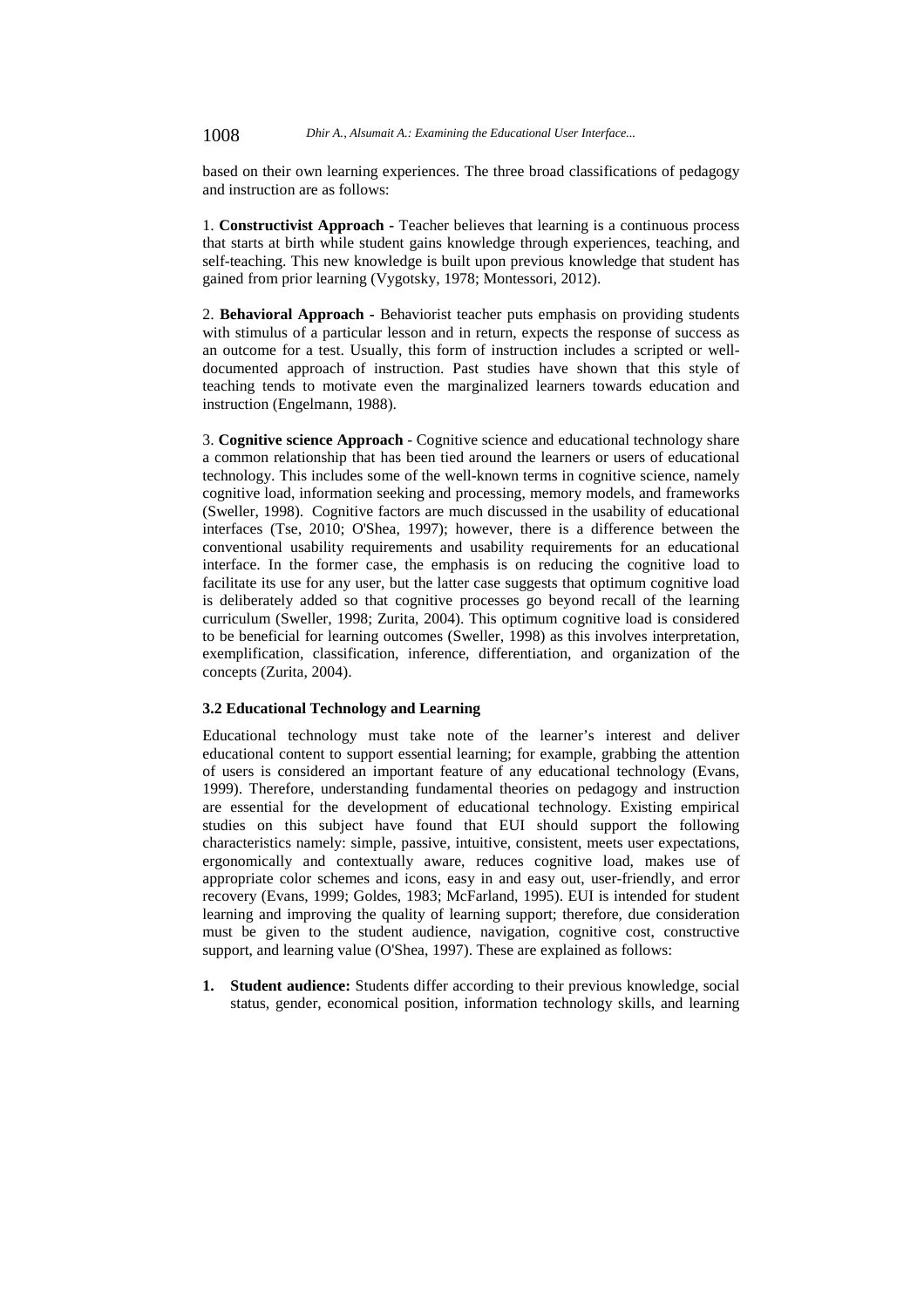capabilities. Students with different skills will make use of EUI in different ways; for example, certain interfaces might not be suitable for children below a certain age due to the use of too much text and small widgets.

- **2. Constructive Functionality:** Educational interfaces that are heavily decorated often make the actual representation obscure and hidden. Students often find it difficult to focus on such interfaces and determine what is being presented.
- **3. Navigation Support**: Often, learners find the information space confusing due to bad navigational support provided by the EUI. Learners want easy tracking of their navigation history so they can easily visit the information that is required.
- **4. Cognitive Cost:** Every EUI is designed keeping in mind the mechanical, representational, and physical metaphors. Students have to pay certain cognitive costs before they become proficient in using a particular interface.
- **5. Added learning value:** EUI and technology are developed in order to support learning and educational pedagogy. Apart from the learning goal, EUI must also consider added value or inclination learning value, which might be supported by this technology. For example, if any EUI supports visualizations and multiple representations of the same abstract concept, then it will result in higher order learning skills.

O'Shea, 1997 argued that the need for placing the use of any EUI based on the constraints in learning, such as different learning styles, cognitive abilities, gender, culture, personal knowledge about information technology, and motivation, as these are essential for the proper utilization of the pedagogic needs of any EUI. We also agree with this position because learning and other cognitive difficulties should be considered while developing any advanced EUI that aims to support learning and development among young children.

#### **3.3 Educational Technology Acceptance Research**

Studies investigating different parameters that affect technology acceptance and adoption are popular in the field of information systems and so far, there are several theories that have dominated the majority of the research carried out on technology acceptance. This includes motivation theory (Deci, 1985), Theory of Reasoned Action (TRA) (Fishbein, 1975), Theory of Planned Behavior (TPB) (Azjen, 1985) and the Technology Acceptance Model (TAM). Among all of these, the TAM is used to understand the key aspects related to technology acceptance in any learning environment by involving teachers and students (Zhang, 2010). Majority of the TAM related research is focused on the following aspects, namely: technology characteristics (Tornatzky, 1982), user's perception (Davis, 1989), user's beliefs, and other miscellaneous factors involving user training and implementation-related issues. (Zhang, 2010) examined technology acceptance in educational settings through a qualitative study involving classroom students, and discovered that the usefulness, ease of use, accessibility, performance, quality, likeability, and other factors can influence the adoption and sustained use of any technology (Zhang, 2010).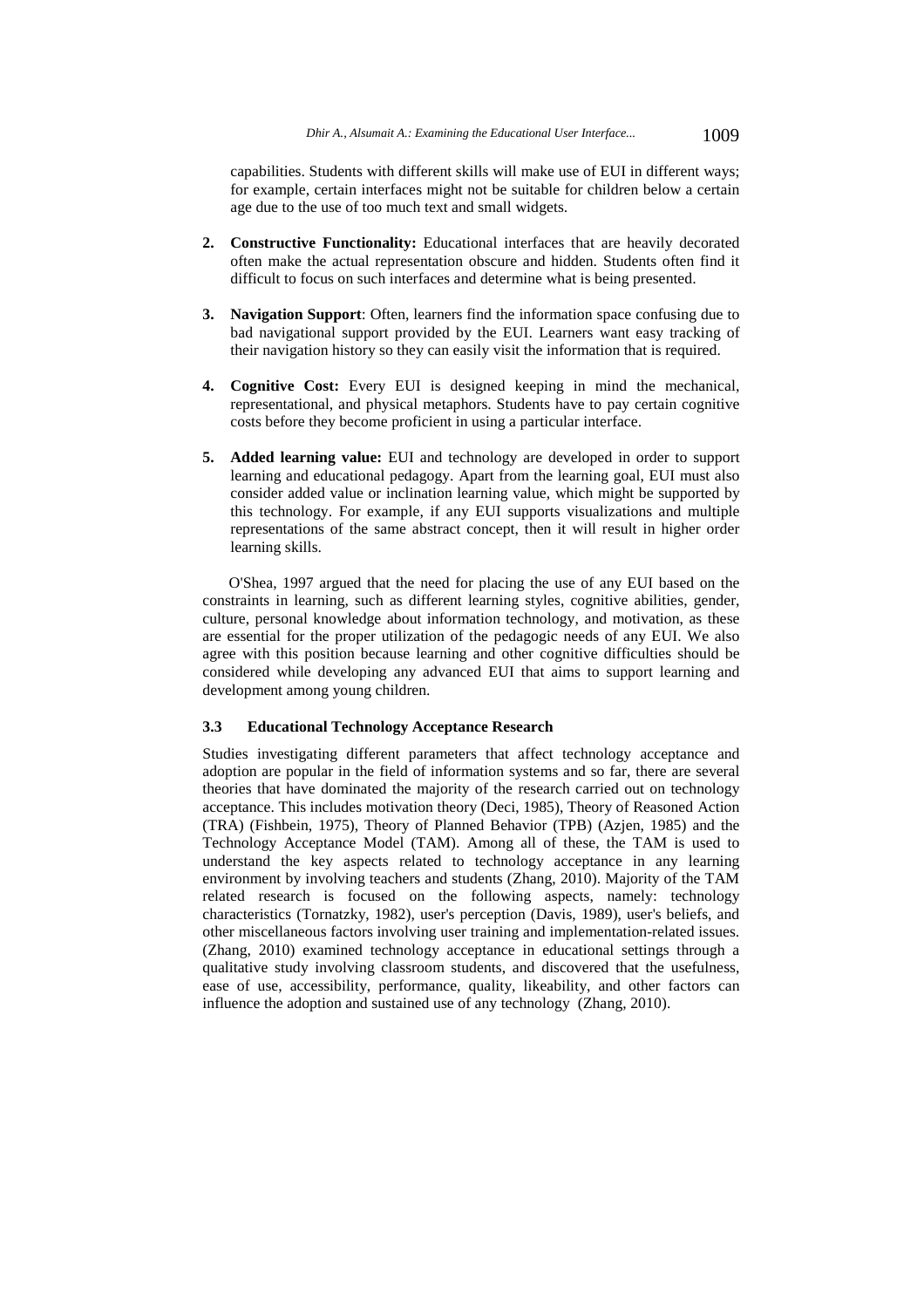We have found that technology acceptance research in the context of educational technology is heavily concentrated on students, their choices, attitudes, and perceptions. Since students are deemed the end users, they have been the focus of educational technology research studies. However, we believe that research dealing with this subject must also involve other stakeholders; for example, teachers, organizational set up, classrooms, pedagogy, and finally individual factors related to personality traits, learning and so on.

# **4 Design Challenges in EUI and Technology**

### **4.1 Designing EUI and Technology for Children**

Adapting technology for children has both advantages and disadvantages, as technology can provide children with a meaningful source of learning experiences, and this source of information is huge and has unlimited content, leading children to absorb both useful and harmful knowledge and behaviors. Despite the fact that technology may harm children, its role as a new and effective method of learning encourages researchers to focus on improving children's technological skills. Al-Mousawi, 2012 attempts to measure children's technological interactions by using an observation and a survey method that includes general user guidelines, which helps technology designers understand the basic child's skills required to interact with technology.

 Children are different from their adult counterparts due to existing differences in cognitive abilities. Children possess underdeveloped cognitive and social skills (Piaget, 1970; Leontjev, 1978), limited reach and exposure to the real world, different activities and personalities (Leontjev, 1978), developing motor skills, and weak maturity towards society and individuals (Piaget, 1970). These fundamental differences between children and adults have resulted in the need for developing newer HCI research methods and techniques to serve the needs of product designers and practitioners mainly working with children. For example, Read, in 2006 argued that traditional survey methods are not fit for doing research with children; thus, a new form of survey was proposed that is based on fun.

Designing for children is both challenging and complex, as it involves several challenging issues; for example, ensuring personal space and privacy in educational technology, potential online security and privacy risks, and tedious ethical requirements in any user research involving children as participants (Livingstone, 2008). These set of potential risks and challenges become even more alarming when children are involved (either as participants or potential users), as they are always at a disadvantage compared to their adult counterparts when any technology use comes into picture. This could be credited to the lack of awareness about privacy, security, safe use of educational technology, age, and underdeveloped cognitive abilities (Livingstone, 2008; Faisal, 2011).

The above discussion has revealed that a child's cognitive abilities have great impact on different HCI research methods and techniques; for example, memory load defines response time against any interactive educational technology. It is important to mention that memory load and other cognitive abilities vary from very young to older age groups among children. Similarly, due to developing motor skills, young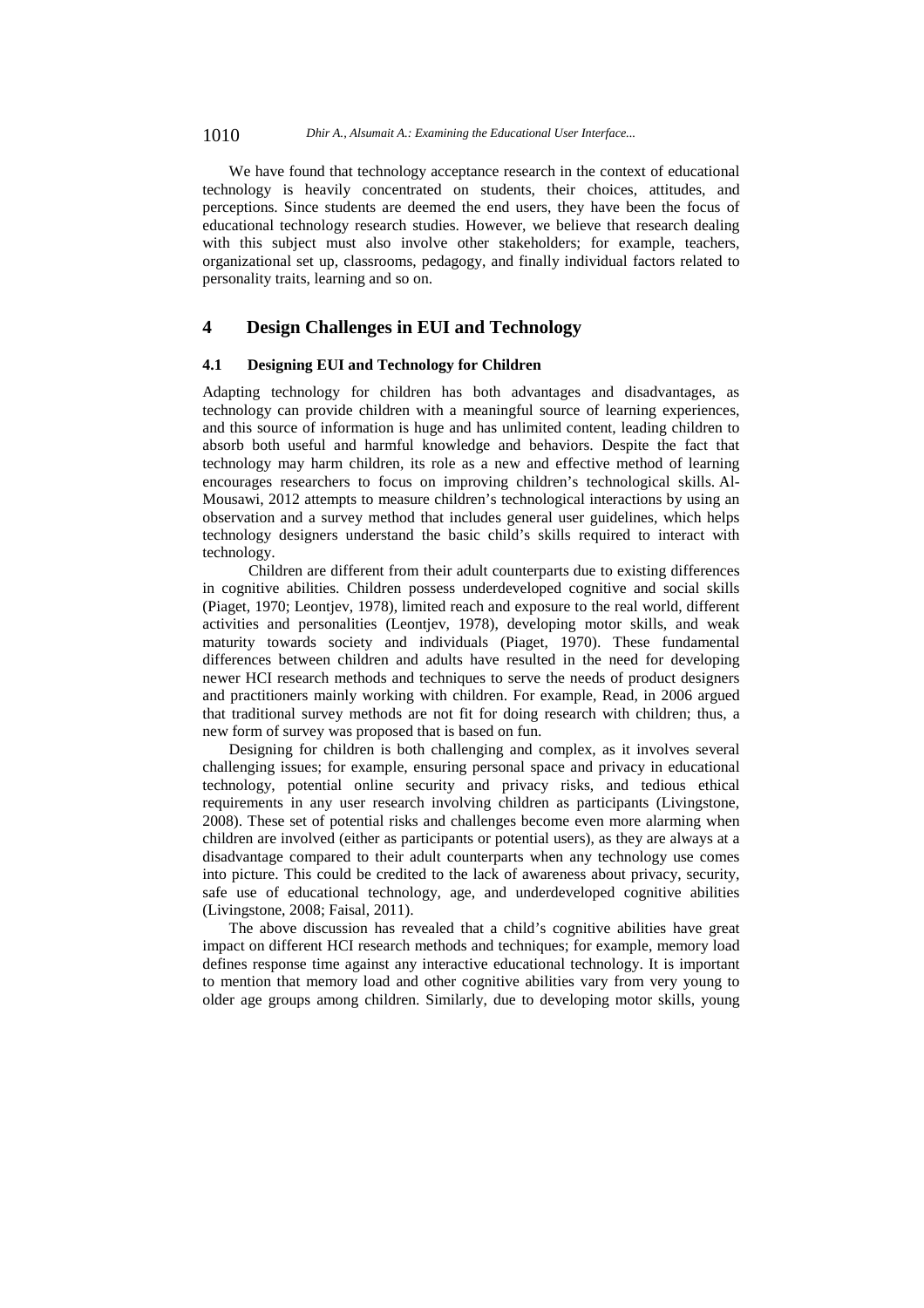children might face problems in precise object positioning. Other notable design considerations are as follows: children are always keen to explore the world around them; children possess strong desire to feel in control of the technology they are using (Siraj-Blatchford, 2003); children enjoy those technologies that support multiple forms of interaction (Druin, 1999), and lastly, technologies aimed at children should support elements of engagement, motivation, fun, and enjoyment; moreover, these should deepen their existing learning on any given subject (Falcão, 2010). Therefore, we can agree that there are several design considerations for interaction designers; for example, EUI should include easy drag and drop functionalities, easy target selection facility, and make use of large widgets in order to ease the recognition (Tse, 2010). CCI and HCI practitioners and researchers should take such parameters and device appropriate interaction sequences into account. EUI and technology aimed at children must be intuitive, simple and must use appropriate icons and less cognitive load (Tse, 2010). Additionally, the educational interfaces for young children should support and develop literacy skills through the use of appropriate icons and lesser use of text (Tse, 2010).

#### **4.2 Designing EUI for All**

Children can be different when it comes to comparing their learning, cognitive, and social abilities. Some children have Learning Difficulties (LDs), i.e., cognitive disabilities they inherit biologically (Vera, 2005). Students with LDs face significant problems in learning and gaining instruction; therefore, they often score below average in their academic tests. LDs among young children lead to poor concentration, weak memorization, poor recall capacities, cognitive disabilities, and most importantly reduced social, practical, and academic development (Falcão, 2010).

Over the past few years, developing educational interfaces for people with disabilities or special needs has attracted the attention of many multidisciplinary researchers (Al-Wabil, 2012). There is a growing movement among both developing and developed countries towards supporting educational needs of individuals with developmental disorders. In this direction, many international legislations and acts were passed in order to ensure that classrooms provide necessary support for people with special needs. Some of the prominent initiatives include United Nations Rights of Persons with Disabilities (UNRPD) Act, which gives equal possible opportunities for everyone including people with special needs. UNRPD advocates that people with special needs (i.e., people with disabilities) should be given equal access to any education system in order to integrate them in the society (UNRPD, 2008). Several countries have increased their yearly budget to facilitate those with special needs; for example, UAE, Kuwait, Qatar, Oman and Saudi Arabia have called for the urgent need to develop assisting technologies for their citizens with special needs. Assisting people with special needs is part of their strategic priorities for 2010-2014 (Strategic Plan, 2010).

Lately, there has been growing interest towards developing appropriate EUI and technology for children suffering from learning or other cognitive disabilities such as dyslexia. On average, about 8-9% of students in every class suffer from LDs of different severity levels and this statistic shows that there is an urgent need for addressing EUI needs of the children with LDs. This situation is alarming in the case of Arabic speaking children, where studies examining EUI and technology needs for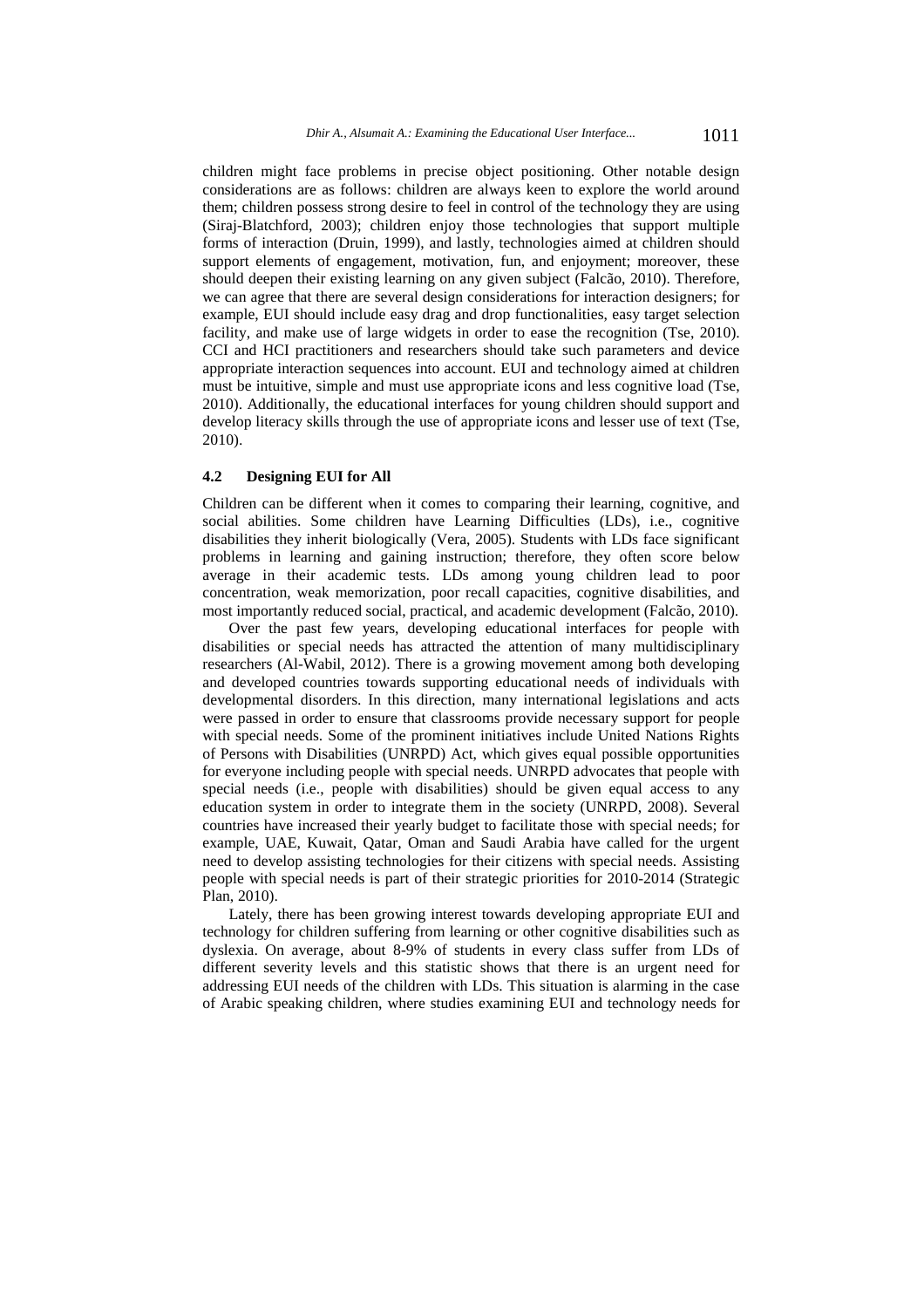children with LDs are scarce e.g. Al-Osaimi, (2009) is the only published research so far (to the best of our knowledge) that studied the requirements for designing an elearning program for deaf Arab children at elementary schools.

This research topic requires urgent attention from educators and interaction designers, because very little has been done to support and enhance the learning experience among children with LDs. Falcão, (2010) argued that this open research topic requires systematic research design, so that informed research can be carried through novel interactive educational technology.

We have reviewed pertinent issues and have proposed guidelines based on extensive review of the literature, as well as our experience in this field e.g. Alsumait, 2008; Alsumait, 2009; Al-Mousawi, 2012. The set of guidelines should accommodate individual differences among Arab children such as gender, disabilities, literacy, culture, family income, and so forth. The goal is to build a set of guidelines that can complete and enhance the existing guidelines in order to be capable of handling children's needs. Additionally, these guidelines can be used to develop EUI and technology that can essentially make the learning experience more engaging. It should also provide new ways of teaching complex concepts and support critical thinking.

- 1. **Text**: Allow user settings to define base text size, colour, and contrast with the background. Additionally, simple language should be used.
- 2. **Icon**: Each icon used should be presented with a label, a tooltip, and an audio. This feature allows children, regardless of their disability, to know what to expect when clicking on that icon.
- 3. **New Concept Representation**: Use text, image, video/audio, and sign language representation to explain new concept.
- 4. **Help**: Since most children have poor reading skills, therefore it is recommended to use video-based help that shows children how to interact with the interface. This type of help eliminates the possibility of not understanding a concept used in the text-based help.
- 5. **Show Site Map**: If the program is large and includes multiple levels, then a map of the program should be shown. Design the structure of the map in a way that is simple and easy to understand. Furthermore, text and images should be used to describe each section in the map.
- 6. **Interface Design**: Children lose their interest toward educational programs very quickly. Colourful interfaces should be designed for them to gain more interest.
- 7. **Use Real Image Representations**: It is easier for a child to map a real image representation than a cartoon representation.
- 8. **Provide Instant Feedback**: Children must receive instant feedback after every activity or action. The feedback needs to inform children whether their actions were correct and motivate them to continue interacting with the interface. In the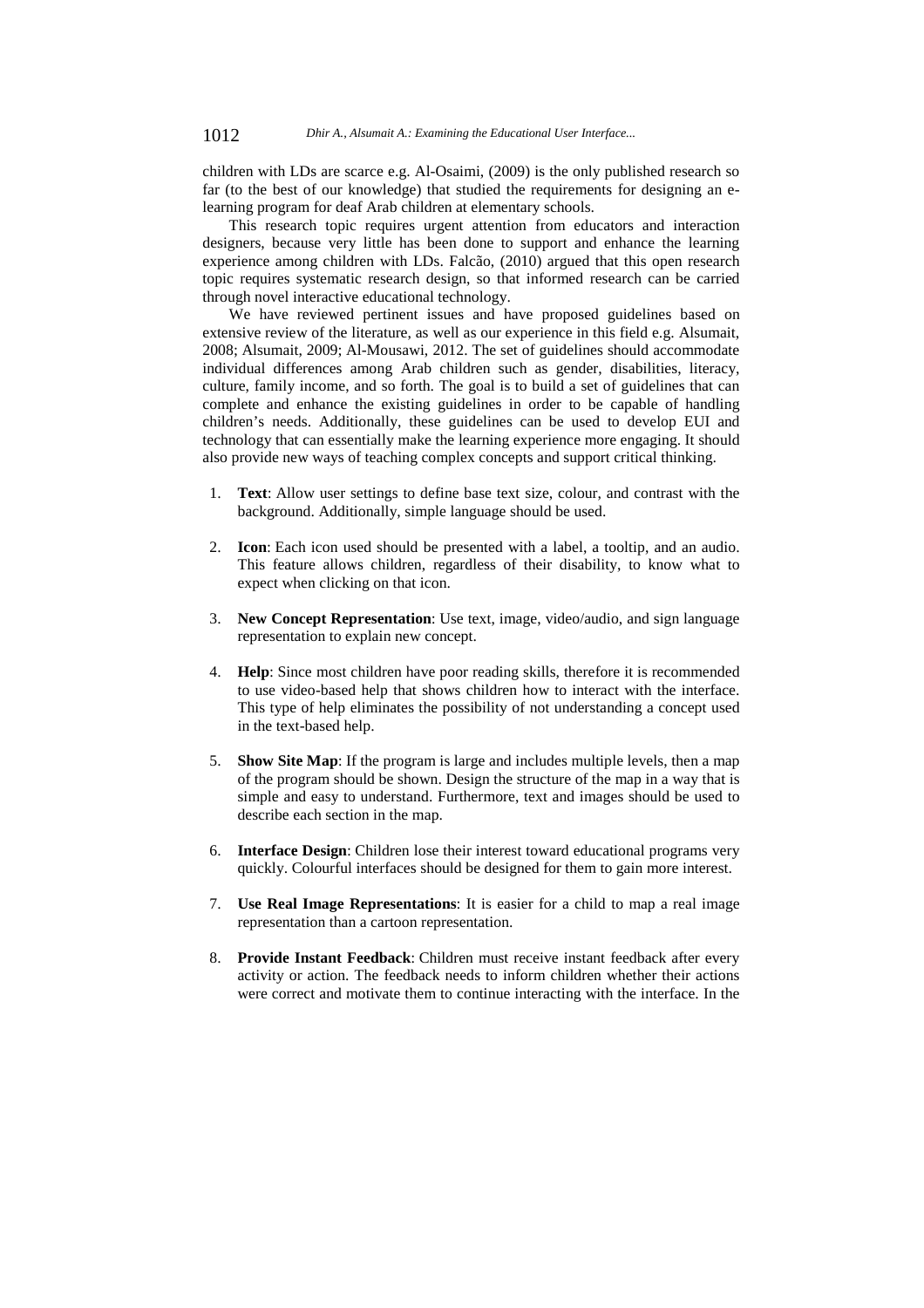same manner, the feedback should inform children that their actions were incorrect and explicitly direct them to the correct behaviour.

- 9. **Use Sounds**: Use audios wisely to enrich the interacting experience of children. Sound needs to be clear and the speaking speed needs to be suitable for those children.
- 10. **Sign Language** Actors: For deaf children, use child actors for the videos of the sign language. Allow them to control the size of the video screen.
- 11. **Physical effort**: Design for children with fine motor skills, so that the interface can be used efficiently and comfortably and with minimum fatigue.
- 12. **Mobile Universal Usability**: It is important to support universal usability for mobile e-learning software, as mobile applications are becoming increasingly pervasive and complex, involving sophisticated EUI and touchscreen-based interaction designs.

### **4.2 Cultural Dimensions, Demographics, and Gender in Educational Technology**

Examination of cultural dimensions and attitudes towards the adoption of educational technology has generated increasing interest among different researchers throughout the world (Hofstede, 2001). This area of research has led to the emergence of various cross-cultural studies that have brought various interesting facts related to gender, ethnicity, culture, and other demographic factors into the field of educational technology (Hofstede, 2001).

Culture is defined as a set pattern of thinking, feeling, and potential acting; something that one learns throughout a lifetime (Hofstede, 2001). Therefore, culture dominates our day-to-day actions, is likely to be used repeatedly and is also difficult to be changed by the individual himself. Cultural differences lead to different attitudes, behaviors, and value orientations among people (Hofstede, 2001) and these differences are not limited to ethnicity but also include different academic disciplines (e.g., humanities versus natural science) and professional groups (for example, technical versus non-technical) that constitute any culture. Hofstede in 2001, carried a large study involving IBM staff from over 72 countries and discovered five main cultural dimensions namely: power distance, collectivism vs. individualism, femininity vs. masculinity, uncertainty avoidance, and long-term vs. short-term orientation. (Weinberger, 2010) examined the effect of culture, profession, and attitude towards the use of different educational technology among German and Romanian users. The study comprises a large-scale sample  $(N=2834)$  involving participants from technical and non-technical backgrounds. It has been scientifically proven that cultural differences do affect the use, adoption, and acceptance of educational technology. Additionally, these attitudes are socially shared patterns of thinking, feeling, and behavior towards technology and may change on the basis of new experiences and learning (Weinberger, 2007).

Fundamental theories related to adoption-diffusion govern the process of spreading newer technologies over time (Straub, 2009). These theories can also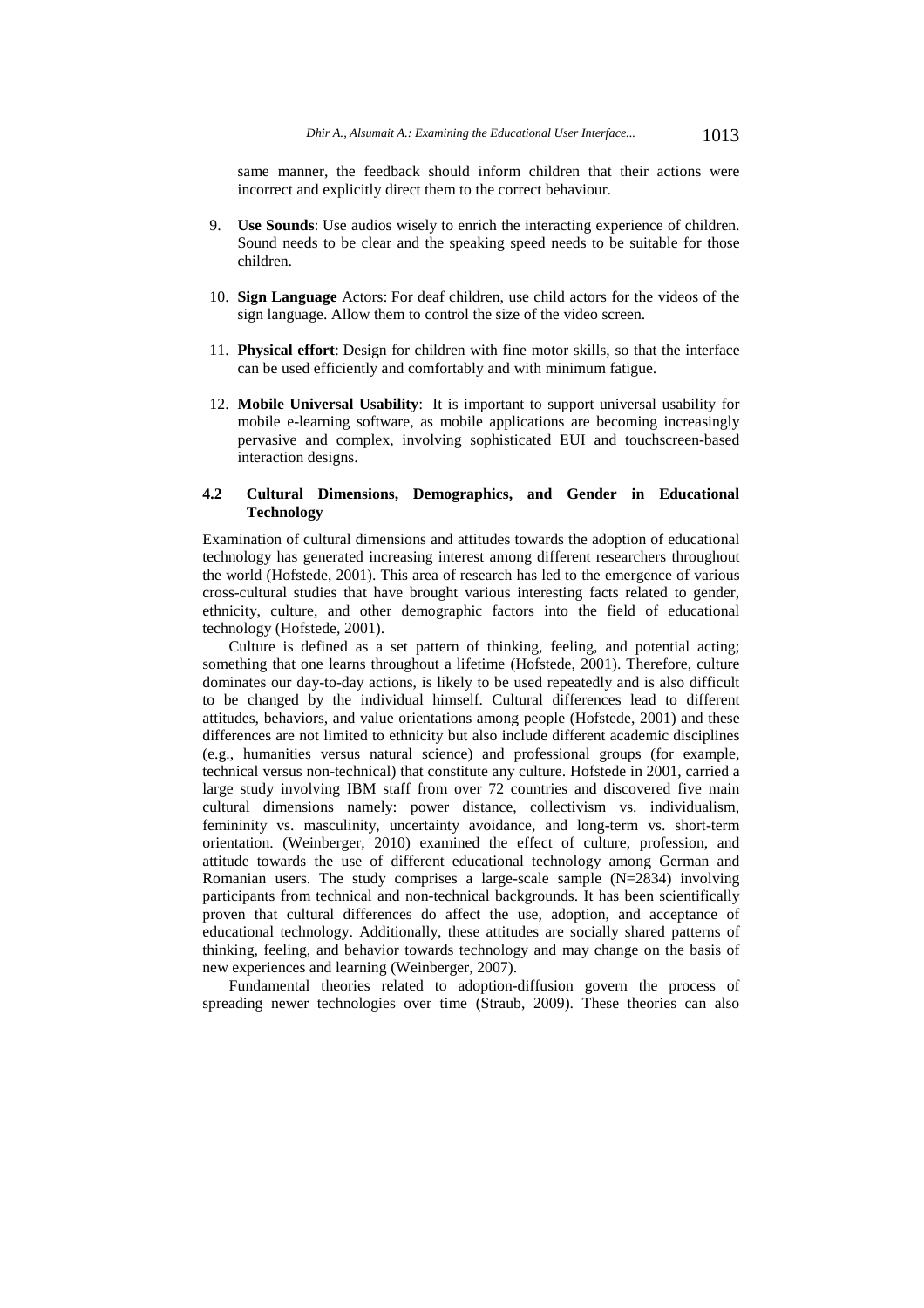explain the adoption of educational technology if examined and practically used through an empirical study. By adoption, we refer to the individual's personal decision to use any technology; for example, due to personal choices, willingness and attitudes (Ajzen, 2000), while diffusion is a collective process of technology use over a time span. Research dealing with technology adoption is very wide and it has been a popular theme of research at the beginning of the new millennium.

Gulluoglu, in 2012 examined gender differentiated communication patterns and other educational characteristics in online educational technology and instruction. Based on gender differences and related educational characteristics, instructional design, delivery, and support strategies have been proposed. The study argued that teacher-learner dynamics should be studied before designing any educational tool aimed at supporting the teacher-learner relationship. Additionally, such initiative helps in promoting social equity among instructors and learners. Gulluoglu, in 2012, argued that during the time of educational technology development, most emphasis was given to the technical implementation, while instructional models were often ignored. Furthermore, the effect of gender differences between students and teachers is less focused and psychologists have agreed that males and females have different styles of learning and preferences. These differences also affect the relational and group dynamics along with the academic achievement.

Several studies have examined the effect of gender, culture, and other demographic parameters in the use and adoption of educational technology. However, there is a need to propose design considerations for interaction designers and software specialists, based on the gender, culture, and demographic related differences, which exist in the context of educational technology usage. These design considerations will enhance the educational technology development process and will best serve its users.

### **4.3 Evaluating of EUI under Educational Settings**

As noted before, children have different cognitive and social skills, when compared to adults, due to developing memory and motor skills (Piaget, 1970; Leontjev, 1978). Given this reason, traditional HCI evaluation techniques, if practiced with children, require proper adaptation so as to make evaluation more appropriate for children (Rounding, 2012). These adaptations are essential for the validity and reliability of the study results. Review of the existing literature has shown that only a number of traditional HCI methods have been modified and transformed as per the needs of the young children (Read, 2006). This includes organizing observations in classrooms, adjusting Fitt's Law so as to make it more engaging, usability evaluation with stations, and activity pairs (Markopoulos, 2008). However, at the same time, different usability evaluation methods (UEMs), such as expert heuristic evaluation, survey, observational, and experimental methods are not yet modified for children (Kesteren, 2003; Edwards, 2007; Benedikte, 2005). Furthermore, only a few studies have been carried out to examine the effectiveness of UEMs to children.

Evaluating any product or service with young children is not an easy task as this involves several challenging issues. For example, children might find it difficult to understand the common written and spoken vocabulary of adult researchers (Isomursu, 2002); children often feel too shy to express their genuine opinions in front of adult researchers (Isomursu, 2002); evaluation of EUI and technology in the classroom environment by external adults (i.e., researchers) might make children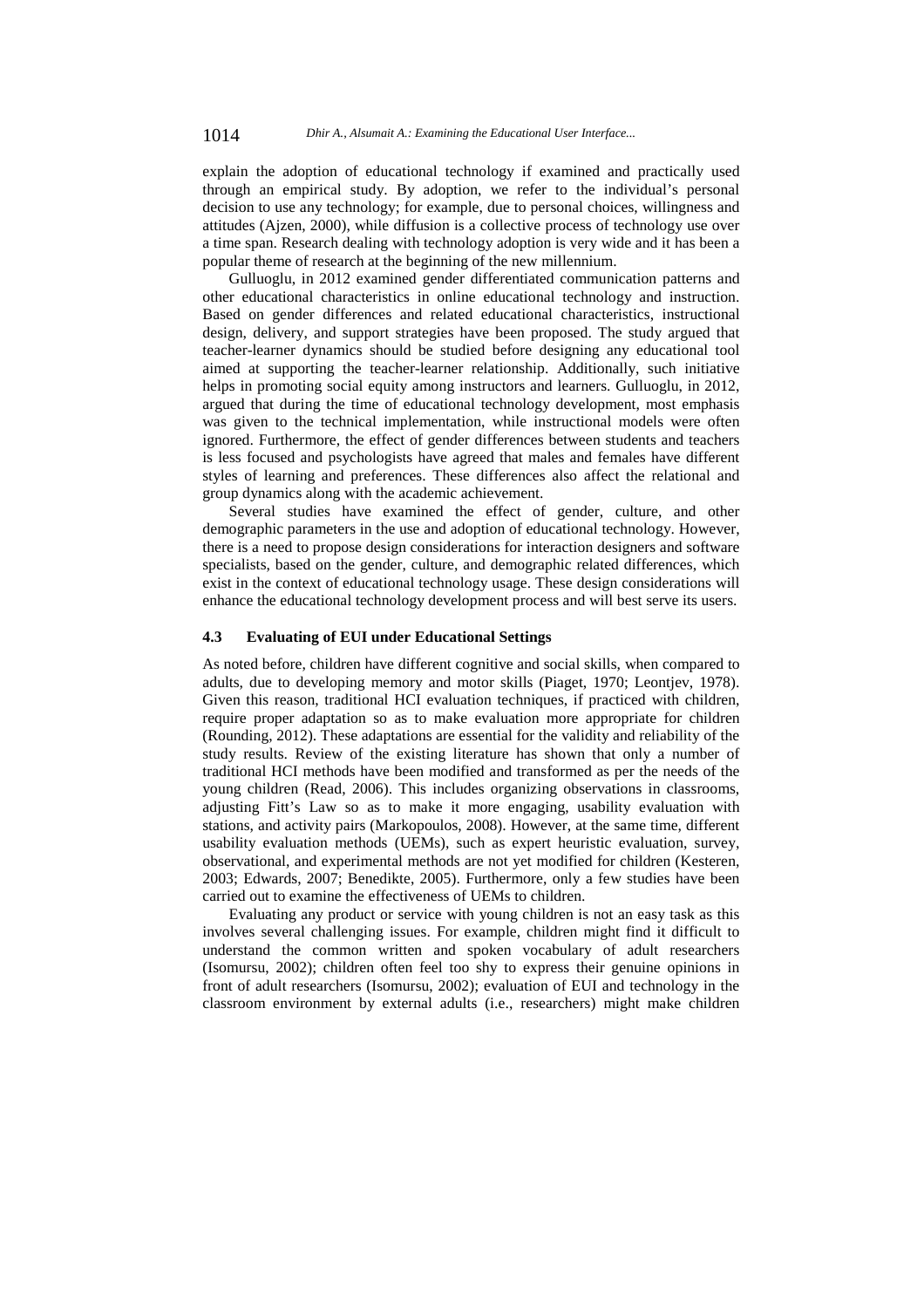uncomfortable (Isomursu, 2002). One recent study has examined the effectiveness of five survey techniques in evaluating the usability of e-learning programs dictated to five and six-year old children (Alsumait, 2008). Results indicated that "Smileyometer", "Best/Worst Activity Table" and "Again/Again Table" survey techniques were more reliable than "Word Box" and the "Remembering" (Alsumait, 2008).

Evaluating any EUI with children essentially means taking a few steps to customize the environment to the child's developmental level. Evaluators are required to set up the appropriate environment for EUI testing, whether in a classroom or in a lab, and make it child-friendly. Before starting the test, the evaluator has to establish a connection with the child and later motivate him. During the test, the evaluator has to use simple instructions to make those children with more limited vocabularies understand better, provide additional comfort levels for those children who are less able to regulate their emotional arousal, and lastly, pace the test to accommodate differing attention spans and energy reserves. After the testing, it is important to show appreciation to the children and to their parents for their contributions (Hanna, 1997).

# **5 Future Trends in EUI, Technology and Pedagogy**

This section presents nine emerging future trends and research directions for fellow researchers and practitioners who are interested in the field of EUI, technology, associated pedagogy, and instruction. We believe that these trends will dominate the future research agenda pertaining to this kind of research:

- 1. **Relationship between new media and learning** –New forms of interactive media devices such as iPad and other multi-touch devices are very popular among very young and late primary children. Educators are also increasingly accepting the iPad as part of their day-to-day instruction; however, there is no scientific assessment of the learning and instruction benefits of the iPad for young children. Researchers must examine new forms of interactive media from the point of view of pedagogy, instruction, and learning. This research theme addresses broader research dealing with the evaluation of pedagogic suitability of interactive educational technologies.
- 2. **CCI for Arab** CCI research agenda has been so far exceptionally dominated by studies conducted in western countries. Arabic speaking users are ignored by the CCI research agenda; therefore, we call for the emergence of a newer research discipline, i.e., CCI for Arab. This new research discipline should focus on Arab child psychology, learning, and play. Due emphasis should be given to developing newer research methods and design considerations for Arabic speaking communities.
- 3. **Foundations of CCI** Existing studies on CCI lack understanding of theories, frameworks, and conceptual models for design and evaluation of EUI and technology. Researchers should investigate the theoretical foundations of CCI research by examining published CCI studies, in order to find relationships between theory and empirical facts.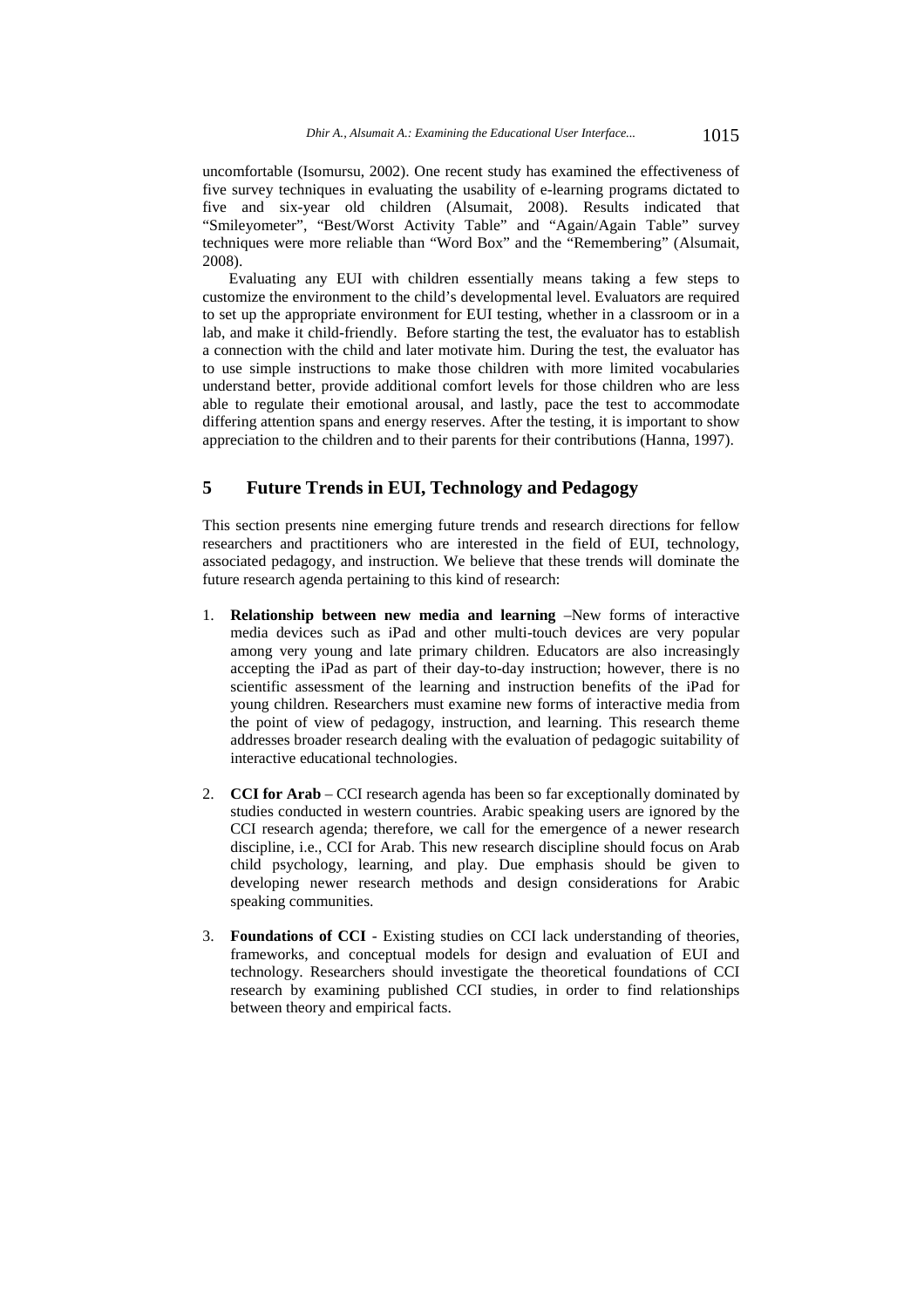- 4. **Interrelation between educational technology, pedagogy, and learning** Solid understanding of fundamental theories on pedagogy, instruction, and learning is essential for developing educational technology. Therefore, researchers should further examine and understand the various relationships that exist between technology, pedagogy, and instruction.
- 5. **Evaluating technology under Educational settings** Researchers should try to answer several open research questions pertaining to the evaluation of educational technology, e.g. how should we evaluate interactive products such as EUI with children? What kinds of evaluation techniques are fit for testing with young children? What is the important or essential information to be considered before evaluating any EUI with young children? What are the challenges and complexities in evaluating EUI under classroom environments?
- 6. **Educational technology acceptance research –** Future educational technology acceptance research should involve different stakeholders, including teachers, students, classroom environment, organizational set-up, and pedagogy, instead of only focusing on students alone.
- 7. **Educational technology versus Demographics** Researchers should look into proposing an extensive set of design considerations for interface designers and specialists based on gender, culture, and other demographics related to learner differences.
- 8. **Educational Technology for Special needs** This subject includes developing appropriate educational technology for people with special needs, including cognitive disabilities and disabilities due to other reasons. Design consideration for developing any educational technology aiming at special needs is still a young field of research.
- 9. **Systematic review** Systematic literature review methodology is commonly practiced in the health and medicine disciplines; however, the last decade has witnessed the emergence of systematic reviews in the software engineering discipline. The educational technology research domain is expanding at a very fast rate in terms of published studies and newly emerging conferences, workshops, and other academic forums. The need, at this moment, is to organize this vast amount of scientific knowledge so that both young and experienced researchers can make use of this knowledge to the fullest. Examining the value possessed by the educational technology scientific community can potentially deliver insights on research design decisions and future opportunities.

# **6 Conclusions and Future Work**

In this paper, we have presented a detailed review of the EUI, technology, and pedagogy research agenda, by reviewing literature from CCI and empirical studies on EUI implementations. This study also offers five contributions. Firstly, it presents an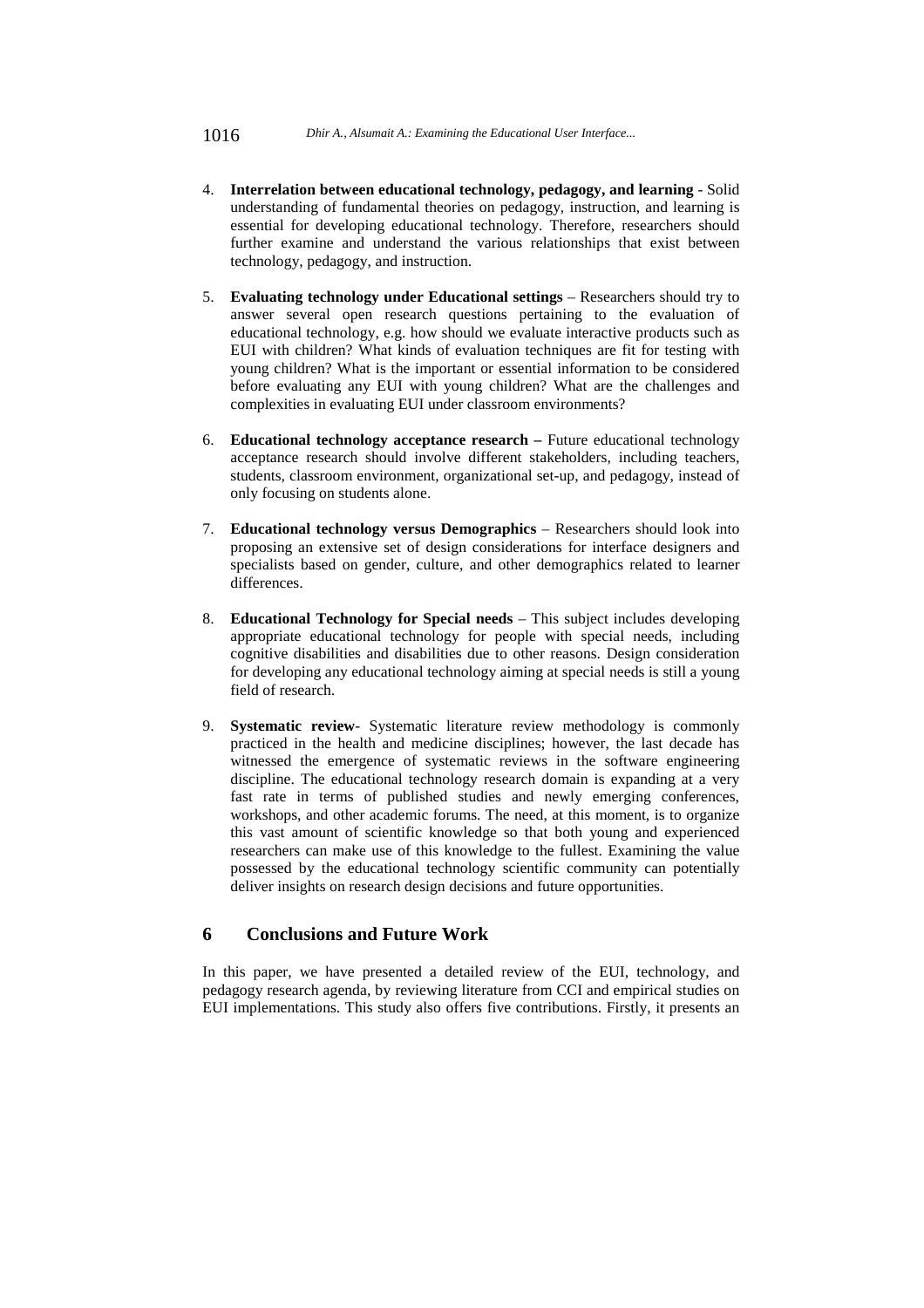educational technology research agenda underpinned by extensive research and studies. Secondly, it highlights the missing interconnections between empirical findings of the published studies and the pedagogical theories. Thirdly, it points out that educational technology research is overly dominated by studies conducted in developed countries, while developing countries, for example, Arabic speaking populations in the Middle-East in general and the Gulf states in particular, are rarely studied. Fourthly, it presents major challenges in designing EUI, technology, and pedagogy. Lastly, it proposes guidelines and recommendations for future research to overcome some of the existing challenges.

We have also discovered that Arabic speaking students are currently not the focus of any EUI, technology design, and evaluation; hence, this has resulted in poor understanding of their educational needs and requirements. In order to bridge this gap, we are currently conducting user studies in Kuwait. Our research is mainly focused on Arabic-speaking children, for whom we intend to examine, understand, and develop EUI and pedagogy. We will examine and investigate the issue of providing appropriate educational technology and EUI services to Kuwaiti students based on their needs and expectations.

The results of this research could serve as a reference for designing EUI for Arabic students. Our goal is to prepare a framework that will act as a guiding source for educationalists, teachers, and policy makers in developing better educational technology and pedagogy services aimed at young children. This potential framework will not only provide necessary guidelines to design EUI, but it will also provide methods to evaluate these technologies in classroom environments. Our research is also linked with Kuwait's foremost strategic goal, i.e., to increase the competitiveness and attractiveness of Kuwaiti education. Furthermore, this research is highly relevant to Kuwait society, keeping in mind the current focus of the Kuwaiti state in improving education, ICT infrastructure, learning, and educational pedagogy. The research questions behind this study will be achieved through a multi- method research methodology that consists of series of large-scale questionnaire surveys, face-to-face interviews, focus group discussions, and participatory design workshops involving students and teachers.

#### **Acknowledgement**

We would like to thank Said Elnaffar, UAE University for providing us with insightful and detailed comments on this study. Additionally, we would also like to thank three anonymous reviewers of this special issue and the IDEE workshop organizers for providing constructive feedback and suggestions.

### **References**

[Albirini, 07] Albirini, A.: "The Crisis in Educational Technology, and the Prospect of Reinventing Education", Educational Technology & Society. 10(1), 227-236, 2007

[Al-Wabil, 12] Al-Wabil, A. Dhir, A. Al-Musaaed, H. and Al-Sheaha, A.: "Screening Program for Learning Difficulties in Arabic Speaking Students: Design Considerations for Educational Interfaces", Workshop on Interaction Design in Educational Environments (IDEE), 15th International Conference on Enterprise Information Systems (ICEIS), 28 June 2012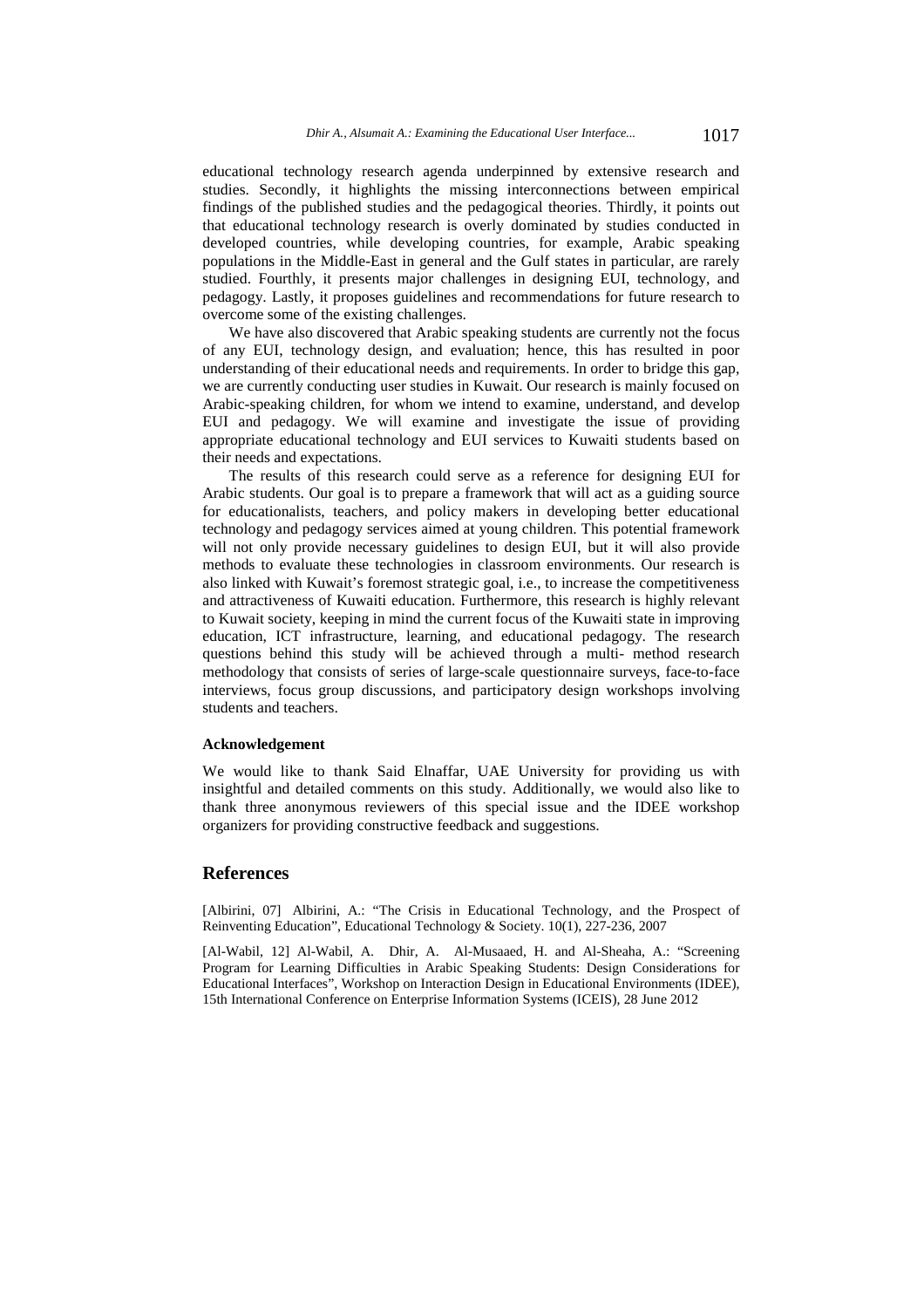[Alsumait, 08] Alsumait, A., Al-Osaimi, A., and AlFedaghi, H.: "Use of Survey Techniques as Usability Evaluation for Child e-Learning Programs", In ICL - Interactive Computer Aided Learning, September 24-29, Villach, Austria, 2008

[Al-Osaimi, 09] Al-Osaimi, A., AlFedaghi, H., and Alsumait A.: "User Interface Requirements for E-Learning Program Designed for Deaf Children", In the second International Conference on ICT & Accessibility (ICTA 09), May 7-9, Tunisia, 2009

[Astin, 84] Astin, A. W.: "Student involvement: A developmental theory", College Student Personnel, 25, 297-308, 1984

[Alsumait, 09] Alsumait, A., Al-Osaimi, A., and Alfedaghi. H., Arab Children's Reading Preference for Different Online Fonts. In *Proceedings of the 13th International Conference on Human-Computer Interaction. Part IV: Interacting in Various Application Domains*, Julie A. Jacko (Ed.). Springer-Verlag, Berlin, Heidelberg, 3-11.

[Al-Mousawi, 12] Al-Mousawi, Z., and Alsumait, A.: "A digital storytelling tool for Arab children". In*Proceedings of the 14th International Conference on Information Integration and Web-based Applications & Services* (IIWAS '12). ACM, New York, NY, USA, 26-35.

[Azjen, 85] Azjen, I.: "From intentions to actions: A theory of planned behavior", Action control: From cognition to behavior, Springer-Verlag, New York, 1985

[Ajzen, 00] Ajzen, I., and Fishbein, M.: "Attitudes and the attitude-behavior relation: Reasoned and automatic processes", European Review of Social Psychology, 11, 1-33, 2000

[Benedikte, 05] Benedikte, S. A., Jensen, J. J., and Skov, M. B.: "Comparison of Think-Aloud and Constructive Interaction in Usability Testing with children", IDC, June 8-10, USA, 2005

[Chester, 98] Chester, A. & Gwynne, G..: "Online teaching: encouraging collaboration through anonymity". Journal of Computer Mediated Communication, 4, 2 (1998) http://jcmc.indiana.edu/vol4/issue2/chester.html

Culén, 2011] Culén, Culén, A. L. and Gasparini, A.: "iPad: a new classroom technology?" A report from two pilot studies", INFuture Proceedings, 2011, pp. 199-208.

[Churchill, 2012] Churchill, D. Fox, B. and King, M.: "Study of Affordances of iPads and Teachers' Private Theories", International Journal of Information and Education Technology, Vol. 2, No. 3, June 2012

[Davis, 89] Davis, F.: "Perceived usefulness, perceived ease of use, and user acceptance of information technology", MIS Quarterly, 13(3), 319—40, 1989

[Deci, 85] Deci, E.L., and Ryan, R.M.: "Intrinsic Motivation and Self-Determination in Human Behavior"; Plenium Press, New York, 1985

[Dhir, 12a] Dhir, A. and Alsumait, A.: "Examining Educational UI, Technology and Pedagogy for Arabic Speaking Children in Kuwait", 2012. Published at Workshop on Interaction Design in Educational Environments (IDEE), 15th International Conference on Enterprise Information Systems (ICEIS), 28 June, 2012

[Dhir, 12b] Dhir, A. Olsson, T. and Elnaffar, S.: "Developing Mobile Mixed Reality Application Based on User Needs and Expectations". Proceedings of 2012 IEEE International Conference on Innovations in Information Technology (IIT), United Arab Emirates, 18-21 March, 2012. pp. 83-88

[Druin, 09] Druin, A.: "Introduction: Mobile Technologies, Children, and Learning, Mobile Technology for Children: Designing for Interaction and Learning (pp. xvii-xxi). San Francisco, CA: Morgan Kaufmann, 2009.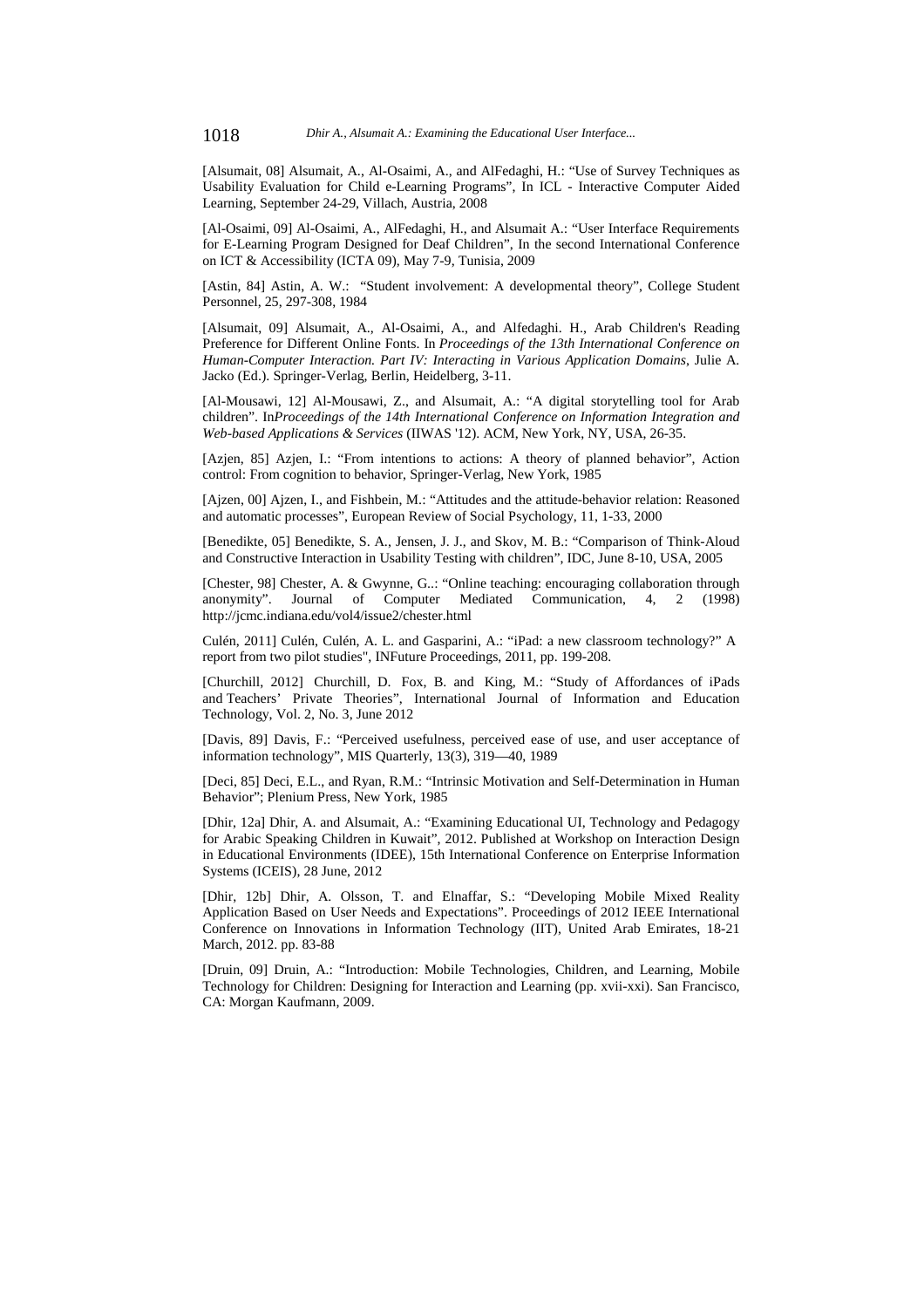[Druin, 99] Druin, A.: "The Design of Children's Technology"; Morgan Kaufmann, San Francisco, CA, 1999

[Druin, 11] Druin, G. Knell, E. Soloway, D. Russell, E. Mynatt, and Y. Rogers.: "The future of child-computer interaction" Proceedings of the 2011 annual conference extended abstracts on Human factors in computing systems CHI , ACM, NY, USA, 693-696.

[Dunlap, 09] Dunlap, J. C., & Lowenthal, P. R.: "Tweeting the night away: Using Twitter to enhance social presence". Journal of Information Systems Education, 20(2), 2009

[Edwards, 07] Edwards, H. and Benedyk, R.: "A Comparison of Usability Evaluation Methods for Child Participants in a School Setting"; IDC 2007 Proceedings: Methodology. June 6- 8,Aalborg, Denmark, 2007

[Evans, 99] Evans, C., and Edwards, M.: "Navigational interface design for multimedia courseware"; Journal of Computers in Mathematics and Science Teaching, 8(2), 151-174, 1999

[Earle, 2002] Earle, R. S.: "The integration of instructional technology into public education: Promises and challenges". Educational Technology, 42(1), 5-13

[Engelmann, 88] Engelmann, S., Becker, W., Carnine, D. and Russell, G.: "The Direct Instruction Follow Through Model. Education & Treatment of Children"; Vol 11(4) Nov, 303- 317, 1988

[Falcão, 10] Falcão, T. P., and Price, S.: "Informing design for tangible interaction: a case for children with learning difficulties" In Proceedings of the 9th International Conference on Interaction Design and Children (IDC '10). ACM, New York, USA, 190-193, 2010

[Fact Book, 12] World Fact Book, https://www.cia.gov/library/publications/the-worldfactbook/geos/xx.html (Last Access 15 August, 2012)

[Faisal, 11] Faisal, M. and Alsumait, A.: "Social Network Privacy and Trust Concerns"; 13th International Conference on Information Integration and Web-based Applications & Services (iiWAS2011), Vietnam, 2011

[Fishbein, 75] Fishbein, M., and Ajzen, I.: "Belief, attitude, intention, and behavior: An introduction to theory and research"; Reading, MA: Addison-Wesley, 1975

[Fisher, 93] Fisher, E.: "Distinctive features of pupil–pupil classroom talk and their relationship to learning: How discursive exploration might be encouraged"; Language and Education, 7(4), 239–257, 1993

[Goldes, 83] Goldes, H.: Designing the human-computer interface; Educational Technology, 23, 9-15, 1983

[Gulluoglu, 12] Gulluoglu, S.: "Gendered differentiated communication & educational characteristics in online technologies at undergraduate, MA or doctorate degrees", In Proceedings of the 6th Euro American Conference on Telematics and Information Systems ACM, NY, USA, 435-438, 2012

[Gibbons, 97] Gibbons, J. F., Kincheloe, W.R., and Down, K.S.: " Tutored videotape instruction: a new use of electronics media in education ", Science Magazine, 1139- 1146, 1997 http://www.sciencemag.org/content/195/4283/1139.full.pdf (Last Access 15 August, 2012)

[Hanna, 97] Hanna, L., Risden, K., and Alexander K.J.: "Guidelines for usability testing with children"; Interactions September + October, 9-14, 1997

[Hofstede, 01] G, Hofstede.: "Culture's consequences: Comparing values, behaviors, institutions and organizations across nations"; Thousand Oaks, CA: Sage, 2001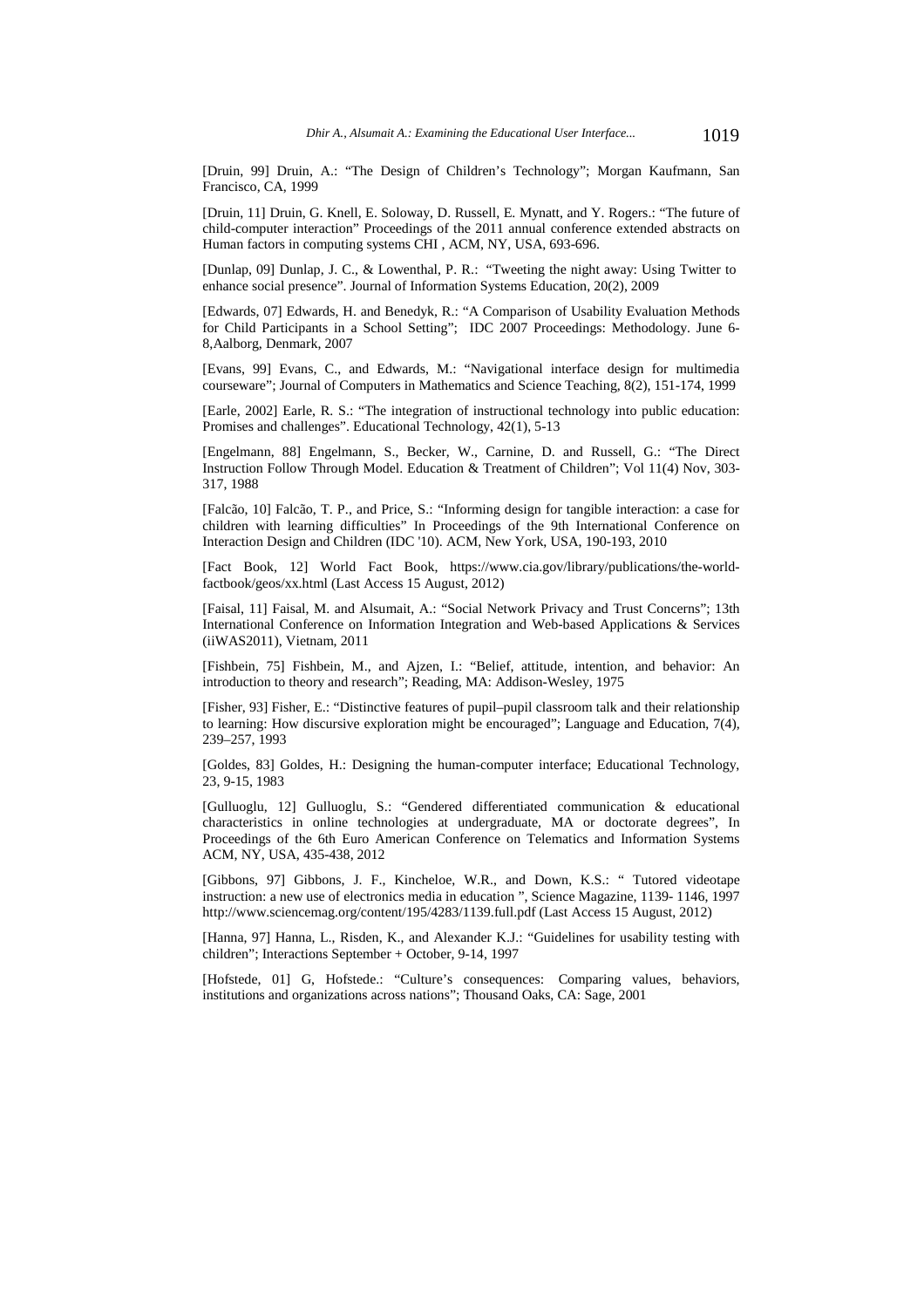[International IDC, 12] The 11th International Conference on Interaction Design and Children, http://dimeb.informatik.uni-bremen.de/idc2012/submissions.htm (Last Access 15 August, 2012)

[Isomursu, 02] Isomursu, M., Isomursu, P., and Still, K.: "Involving young girls in product concept design"; In Proceedings of the 2003 conference on Universal usability (CUU '03). ACM, NY, USA, 98-105, 2002

[Johnson, 98] Johnson, D., Johnson, R., and Smith, K.: "Cooperative learning returns to college: What evidence is there that it works?", Change, 30(4), 26–35, 1998

[Kansanen, 99] Kansanen, P., and Meri, M.: "The didactic relation in the teaching-studyinglearning process"; Didaktik / fachdidaktik as science(-s) of the teaching profession? TNTEE Publications 2(1), 107–116, 1999

[Kesteren, 03] Kesteren, I. E. H. van., Bekker, M. M., Vermeeren, P.O.S., and Lloyd, P. A.: "Assessing usability evaluation methods on their effectiveness to elicit verbal comments from children subjects"; In Proceedings of the 2003 conference on Interaction design and children, ACM, NY, USA, 41-49, 2003

[Lenhart, 99] Lenhart, A., Ling, R., Campbell, S., and Purcell, K.: Teens and Mobile Phones. Pew Internet Project, 2010 http://www.pgsimoes.net/Biblioteca/Teens-and-Mobile-Phones.pdf (Last Access 15 August, 2012)

[Leontjev, 78] Leontjev, A. N.: "Activity, Consciousness, and Personality"; Prentice-Hall, Englewood Cliffs, NJ, 1978

[Livingstone, 08] Livingstone, S.: "Taking risky opportunities in youthful content creation: Teenagers' use of social networking sites for intimacy, privacy and self-expression"; New Media and Society, 10, 393–411, 2008

[Markopoulos, 08] Markopoulos, P. C., Read, J., MacFarlane, S., and Hoysniemi, J.: "Evaluating Children's Interactive Products: Principles and Practices for Interaction Designers"; Morgan Kaufmann Publishers Inc, 2008

[Montessor, 12] Montessori, M.: "The Montessori Method"; Frederick Stokes Co, New York, 1912

[McFarland, 95] McFarland, R.: "Ten design points for the human interface to instructional multimedia" T.H.E. Journal, 22, 67-69, 1995

[O'Shea, 97] T, O'Shea.: "A typology for educational interfaces"; In CHI '97 extended abstracts on Human factors in computing systems: looking to the future. ACM, New York, USA, 119- 120, 1997

[Papert, 80] Papert, S.: "Mindstorms, Children, Computers and Powerful Ideas", Great Britain: Basic Books, 1980

[Plowman, 05] Plowman, L., and Stephen, C.: "Children, play, and computers in pre-school education", British Journal of Educational Technology, 36 (2) pp. 145-157, 2005

[Piaget, 70] Piaget, J.: "Science of Education and the Psychology of the Child", Orion Press, New York, 1970

[Read, 08] Janet, R. C. Markopoulos, P. Parés, N. Hourcade, J. P. and Antle.: "Child computer interaction", In CHI '08 extended abstracts on Human factors in computing systems (CHI EA '08). ACM, New York, NY, USA, 2419-2422.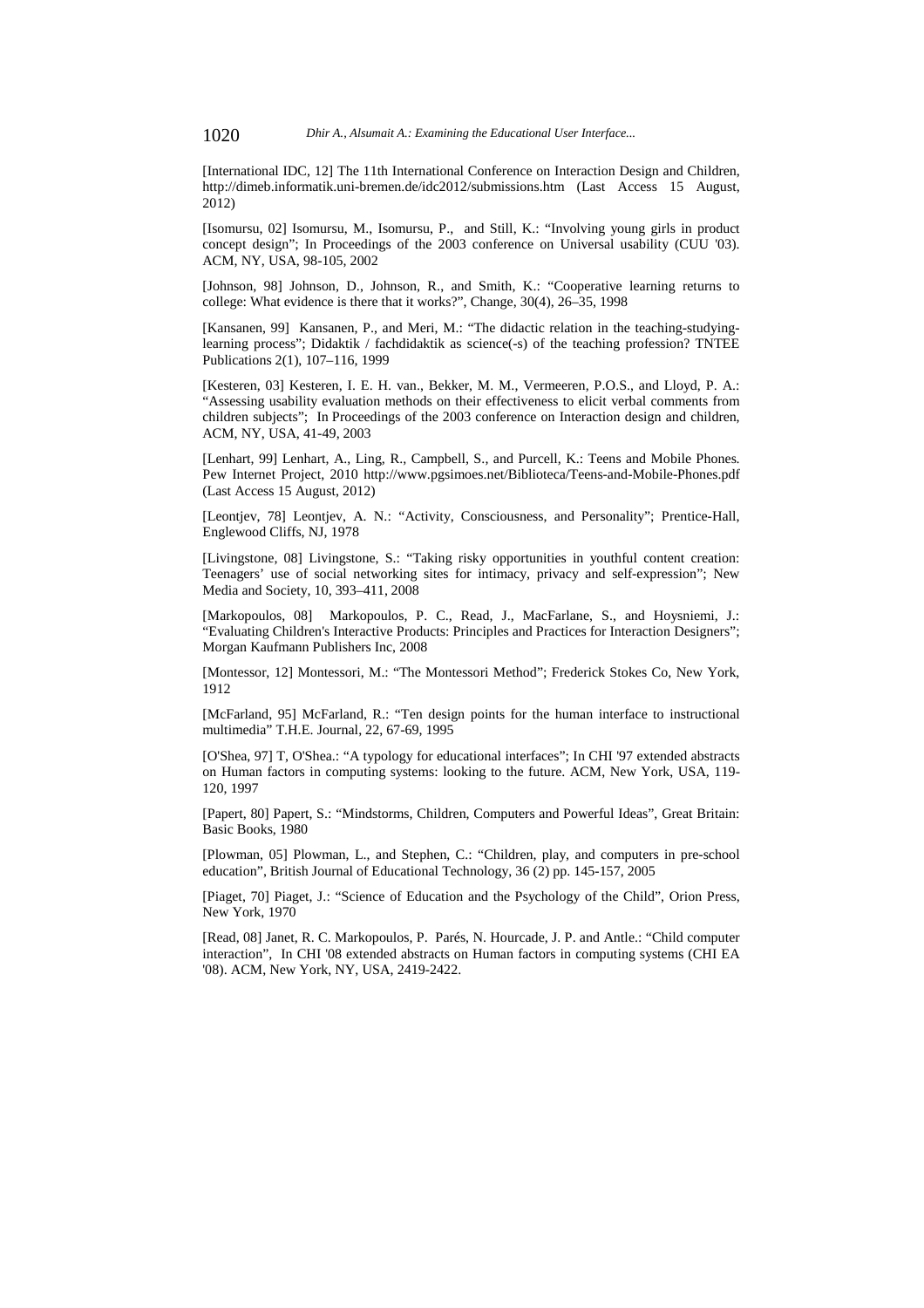[Rendon, 94] Rendon, L. I.: "Validating culturally diverse students: Toward a new model of learning and student development"; Innovative higher education, 19(1), 33-51, 1994

[Read, 05] Read, J.C.: "The ABC of CCI. Interfaces"; Interfaces 62: p. 8- 9, 2005 http://www.bcs.org/upload/pdf/interfaces62.pdf (Last Access 15 August, 2012)

[Rounding, 12] Rounding, K., Tee, K., Wu, X., Guo, C., and Tse, E.: "Evaluating Interfaces with Children", 2nd Workshop on UI Technologies and their impact on educational pedagogy

[Read, 06] Read, J.C., and MacFarlane, S.: "Using the fun toolkit and other survey methods to gather opinions in child computer interaction", In Proceedings of the conference on Interaction design and children (IDC '06). ACM, NY, USA, 81-88, 2006

[Russman, 97] E. T. Russman,: "Child-Computer Interaction: The Computer as a Transitional Object", Ph.D. Dissertation. University of Michigan, Ann Arbor, USA, 1997

[Shuler, 09] Shuler, C.: "Pockets of Potential: Using Mobile Technologies to Promote Children Learning", http://www.joanganzcooneycenter.org/upload\_kits/pockets\_of\_potential\_1\_.pdf , (2009) (Last Access 15 August, 2012)

[Sugar, 04] Sugar, W., Crawley, F., and Fine B.: "Examining teachers' decisions to adopt new technology"; Educational Technology and Society 7, 201–213, 2004

[Stone, 90] Stone, H. R.: "Economic development and technology transfer: Implications for video-based distance education"; Contemporary issues in American distance education, Pergamon, pp231-242, Oxford, England, 1990

[Strategic Plan, 2010] Brief report on the Ninth Strategic plan 2010-2014, Kingdom of Saudi Arabia, Ministry of Economy and Planning, (Last accessed 3 January, 2013)

[Serrano-Santoyo, 10] Serrano-Santoyo, A., and Organista-Sandoval, J.: "Challenges and opportunities to support learning with mobile devices"; In Proceedings of the 3rd Mexican Workshop on Human Computer Interaction, Universidad Politécnica de San Luis Potosí,. México, 85-87, 2010

[Sweller, 98] Sweller, J., Van Merrieboer, J., and Paas, F.: "Cognitive Architecture and Instructional Design, Educational Psychology Review"; 10(3), 251-296, 1998

[Siraj-Blatchford, 03] Siraj-Blatchford, J., and Whitebread, D.: "Supporting ICT in the early years. Berkshire", Open University Press, 2003

[Straub, 09] Straub, E. T.: "Understanding technology adoption: Theory and future directions for informal learning", Review of Educational Research, 79, 625-649, 2009

[Timmermann, 2010] Timmermann, P.: "Is my iPad in my backpack?" Journal of Digital research & publishing, University of Sydney.

[Tornatzky, 82] Tornatzky, L. G., and Klein, R. J.: "Innovation characteristics and innovation adoption-implementation", A meta-analysis of findings, IEEE Transactions on Engineering Management, EM-29, 28-45, 1982

[Trends, 12] Trends in the adolescent population, 1950-2050 http://www.unicef.org/sowc2011/pdfs/Figure-2.2-Trends-in-the-adolescent population\_12082010.pdf (Last Access 15 August, 2012)

[Tse, 10] Tse, E., Schöning, J., Rogers., Y., Shen, C., and Morrison, G.: "Next generation of HCI and education: workshop on UI technologies and educational pedagogy"; In Proceedings of the 28th of the international conference extended abstracts on Human factors in computing systems ACM, NY, USA, 4509-4512, 2010